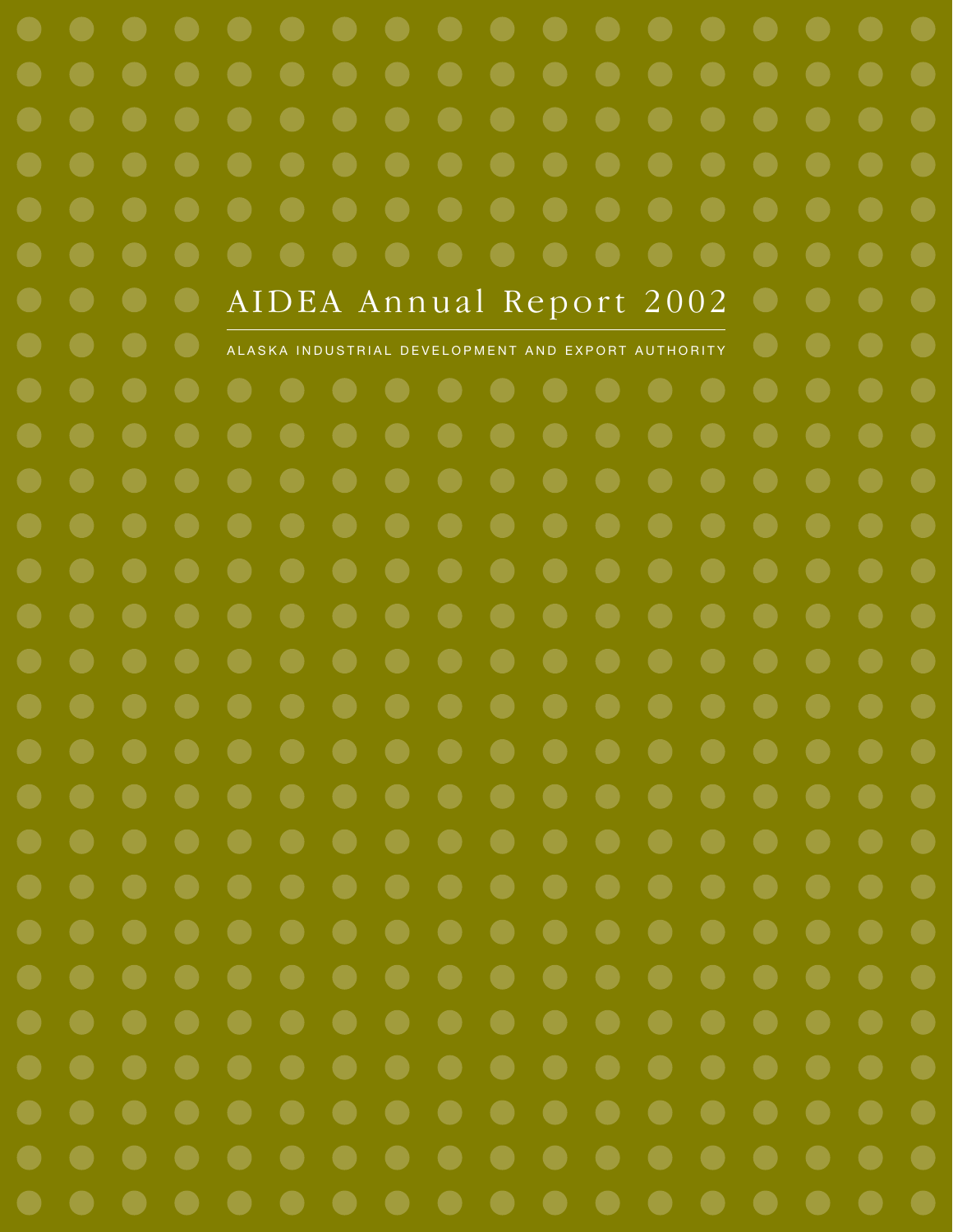| Message from the Governor                     | 2         |
|-----------------------------------------------|-----------|
| Message from the Chairman                     | 3         |
| <b>AIDEA Staff and Board</b>                  | 4         |
| <b>AIDEA's Programs</b>                       | 5         |
| <b>Dimond Center Hotel Success Story</b>      | $6 - 7$   |
| <b>Hope Community Resources Success Story</b> | 8-9       |
| <b>Red Dog Mine Success Story</b>             | $10 - 11$ |
| Management's Discussion and Analysis          | $12 - 14$ |
| <b>Financial Statements</b>                   | 15-32     |

**The publication on the activities and financial condition of the Alaska Industrial Development and Export Authority is submitted in accordance with AS 44.88.210. The report was printed at a cost of \$4.98 per copy and was printed in Anchorage, Alaska. Design and production by Bradley/Reid. Printed by Pyramid Printing.**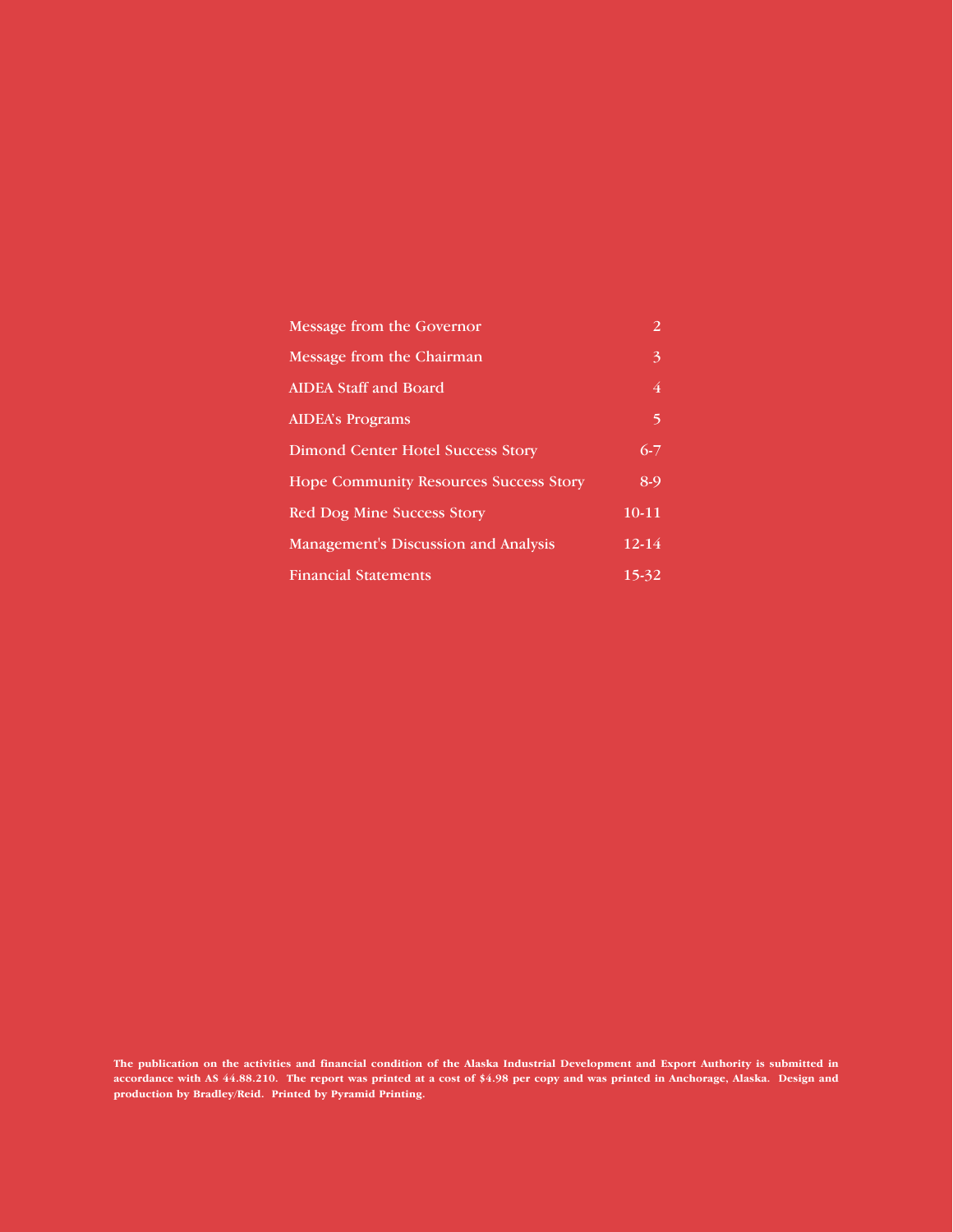### MISSION STATEMENT

"To encourage economic growth and diversification in Alaska." AIDEA is about financing businesses, helping to diversify the economy of Alaska and creating jobs for Alaskans. AIDEA accomplishes its mission by providing various means of financing and by facilitating the financing of businesses in Alaska. AIDEA also has the ability to own and operate facilities that advance this goal.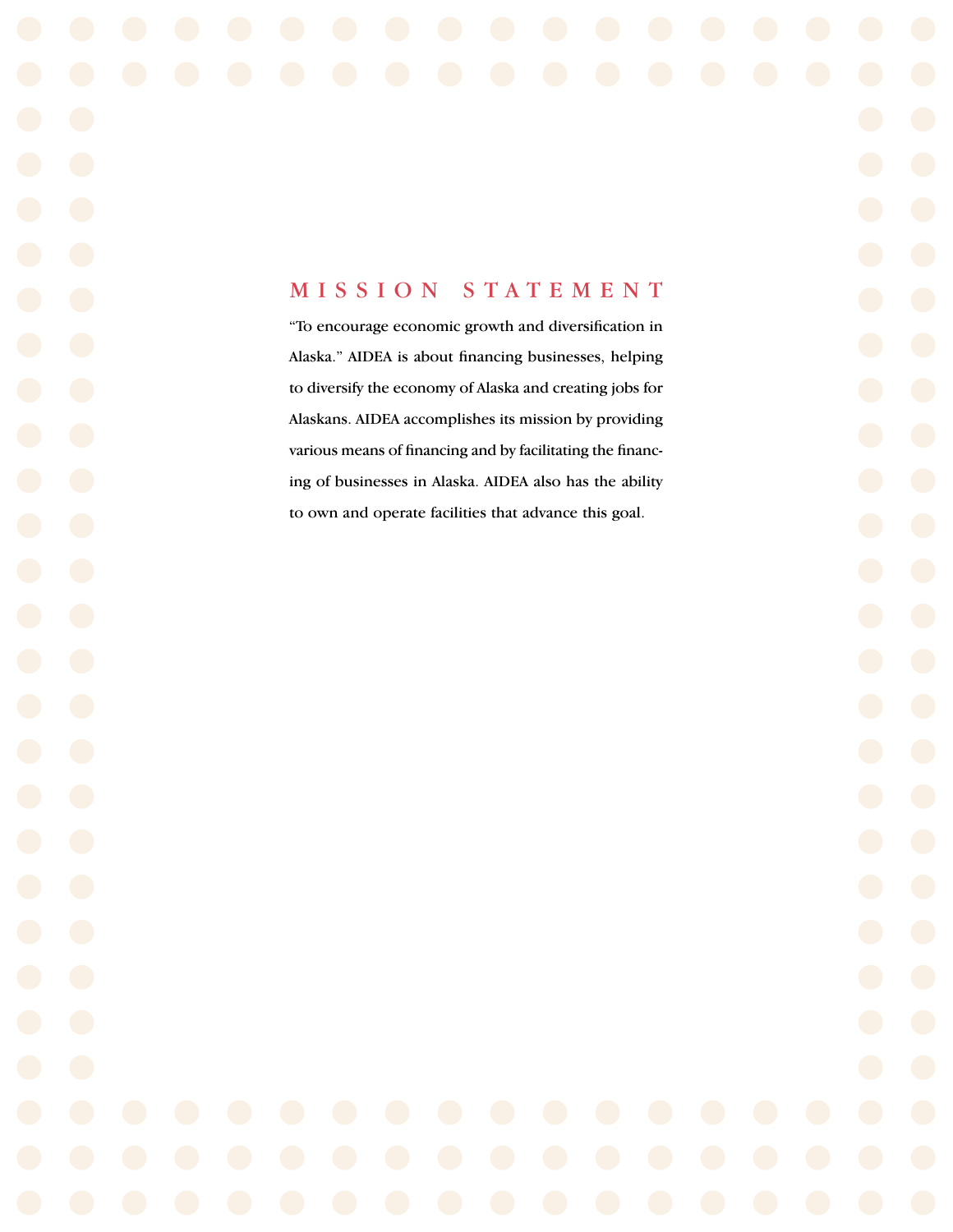## Message from the Governor



As Governor of the State of Alaska, creating jobs for Alaskans and diversifying our economy have been two of my highest priorities. The oil and gas industry will continue to play a dominant role in our state's economy, but we must continue to look at other opportunities to keep our economy growing.

The Alaska Industrial Development and Export Authority, created in 1967, is one of our state's most important tools to advance Alaska's economic prosperity and create jobs for Alaskans. AIDEA is a business-oriented engine of growth. Its overall mission is two-fold. AIDEA works with the financial community to provide long-term capital to the state's commercial community, financing businesses large and small. In the past decade, AIDEA's Loan Participation and Guarantee Programs alone have created more than 3400 permanent and 3700 temporary jobs while providing over \$222 million in financing for businesses across this great state.

AIDEA's Development Finance Program, authorized by the Legislature in 1985, was designed to finance the infrastructure necessary to support large private sector development projects in

Alaska. The first major project to attract AIDEA involvement was the Red Dog lead and zinc mine north of Kotzebue, a joint venture between NANA Regional Corporation and Teck Cominco Alaska, Incorporated, formerly Cominco Alaska, Incorporated. The two corporations brought a plan, plus their own financing to the table, and AIDEA filled in with a large and critical component: the DeLong Mountain Transportation System, the 52-mile road and the port serving the Red Dog Mine.

The Red Dog project illustrates how mutual respect, shared values and a common goal can unite and inspire people of diverse backgrounds and cultures. This summer, the Red Dog partners celebrated a landmark - the shipment of 10 million metric tons of zinc and lead. The mine produces an average of 1.35 million tons annually, with reserves to keep the mine operating at least through 2040. It provides 580 year-round jobs for Alaska families and is a model success story.

Whether financing major projects such as the DeLong Mountain Transportation System for the Red Dog Mine, or mom and pop operations in small communities, AIDEA is a valued and essential tool in Alaska's economic future.

Sincerely,

Jony Humbs

Tony Knowles, Governor, State of Alaska

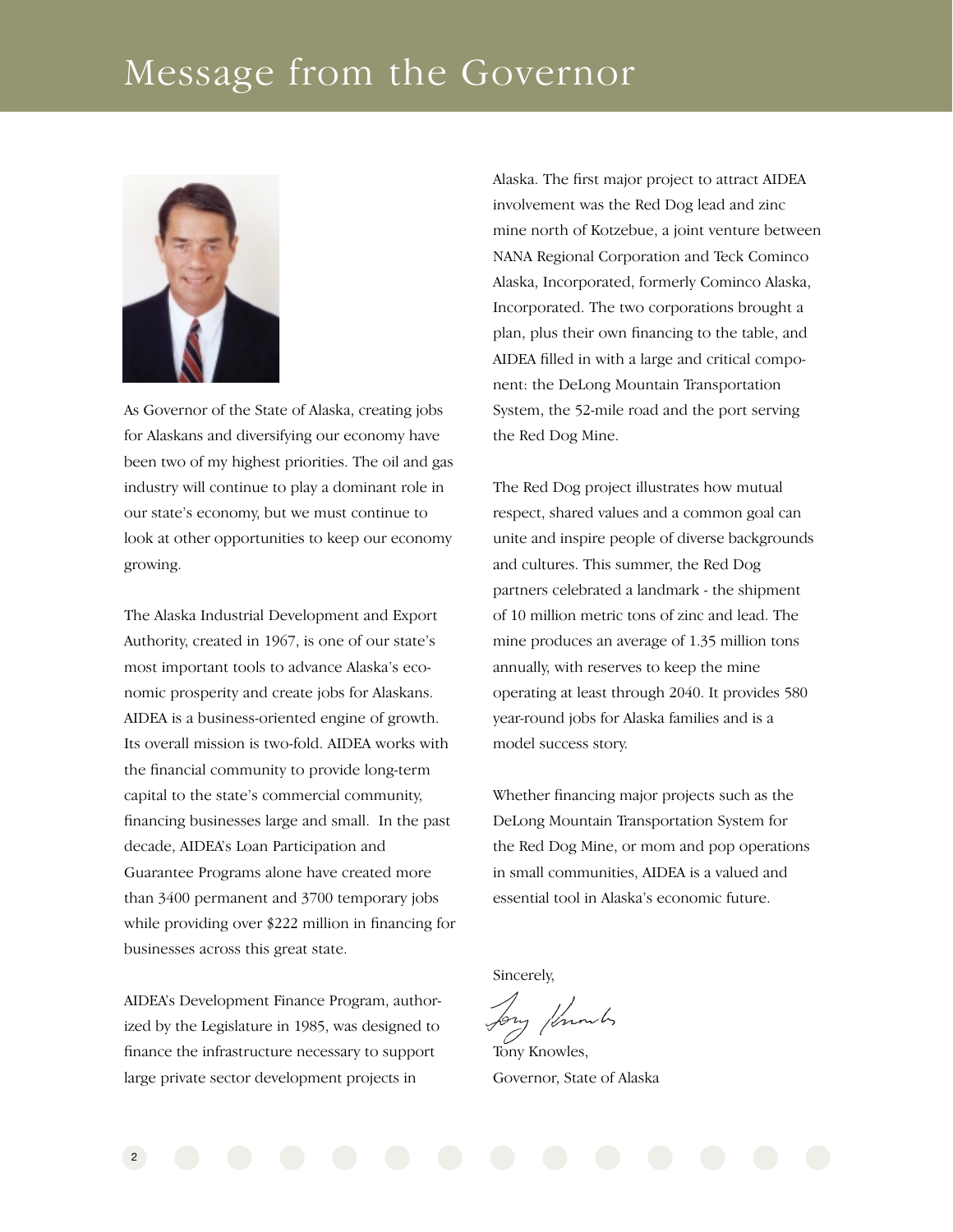## Message from the Chairman



At the Alaska Industrial Development and Export Authority (AIDEA), it is gratifying to participate in projects like those outlined in the pages of this report - projects that are successful and bring jobs and economic diversification to our state. They are projects that display a commitment to our mission.

AIDEA was established by the Legislature in 1967 to create jobs and promote economic prosperity in Alaska. It was capitalized in 1981 with a \$23 million appropriation and a \$166 million loan portfolio. Today, AIDEA has assets totaling over \$1.1 billion.

AIDEA is a unique financial entity, as it pays for its own operating expenses while continuing to expand our ability to fuel economic development. At the same time, through prudent management of AIDEA's assets, we have provided \$129 million in dividends to the State of Alaska.

The organization has remained financially stable. We have a \$381 million pool of marketable investments, a \$76 million investment in the Four Dam Pool loan and our equity has remained stable. During the course of this fiscal year, we took the prudent action of recognizing impairment losses for two of our development finance projects –

Alaska Seafood International and Healy Clean Coal. Despite these impairment losses, AIDEA's liquidity and asset base remain strong.

A major change in the direction of AIDEA was legislation passed in 1985 that allowed AIDEA to finance, own and operate projects that bring economic benefit to Alaska. The first of these projects was the DeLong Mountain Transportation System, a port and road system that supports the Red Dog Mine.

The Red Dog Mine is a shining example of the successful implementation of our mission to create jobs and grow the economy. It provides 580 private sector jobs, and under the agreement between Teck Cominco Alaska and NANA, a heavy emphasis is placed on shareholder hire. Today, almost 60% of Red Dog employees are NANA shareholders, and training programs are in place to continue to increase that number.

In 2003 and beyond, we anticipate our partnership with Alaskans and financial institutions to remain strong as together we help Alaskan businesses grow, creating jobs in a diversified Alaskan economy.

On behalf of the Board of Directors, AIDEA management and staff, we thank Alaskans for your continued interest and support of AIDEA as we continue to help finance Alaska's future.

Sincerely,

Wilson Hughes Chairman of the Board

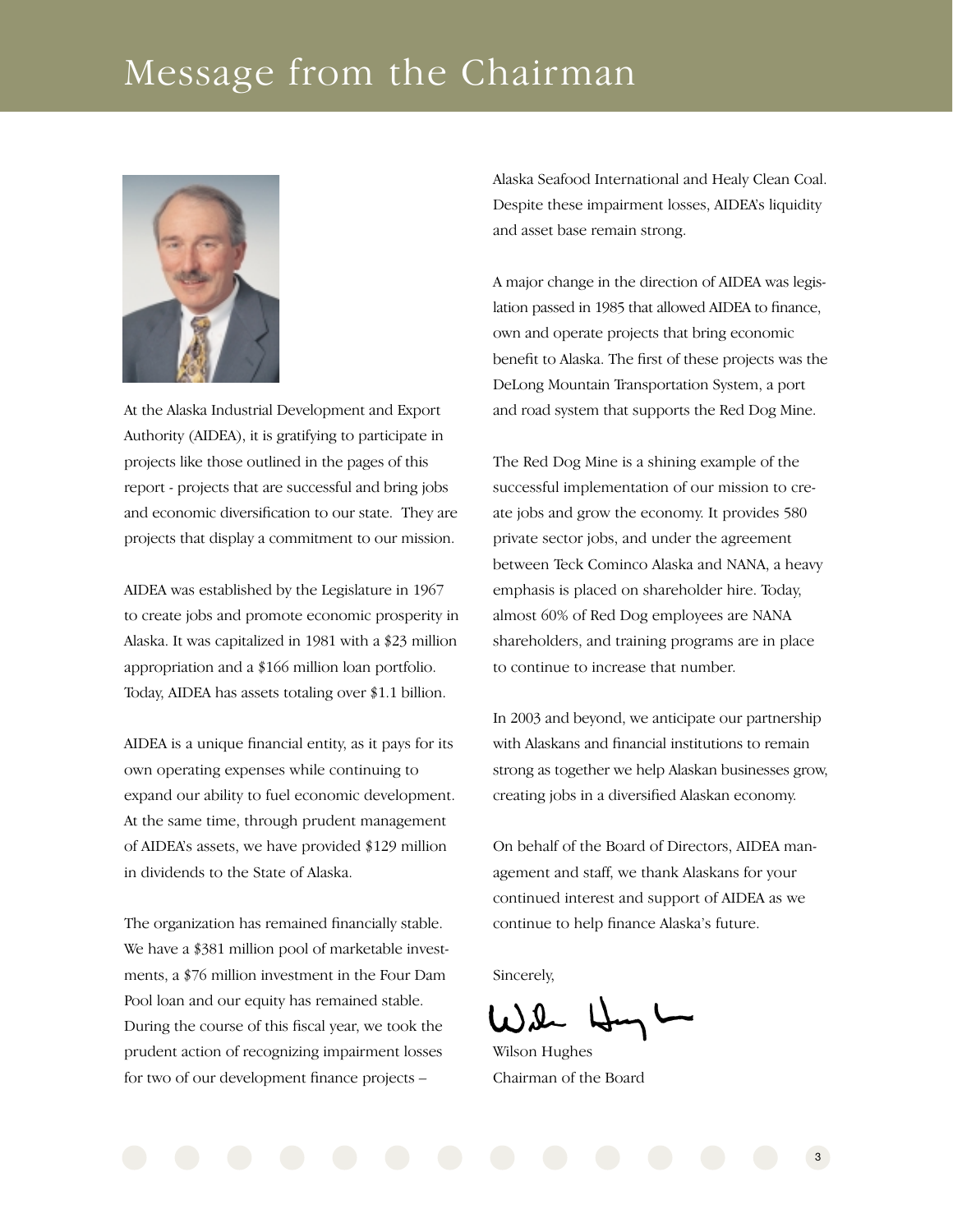# AIDEA board and staff



Staff of AIDEA and the Alaska Energy Authority in October 2002. The staff gathered in the lobby of AIDEA/AEA's new offices, located at 813 W. Northern Lights in Anchorage, Alaska.

AIDEA Board of Directors (bottom to top): Helvi Sandvik, President, NANA Development Corporation; Vice Chairman Joe Perkins, Commissioner, Department of Transportation and Public Facilities; Deborah Sedwick, Commissioner, Department of Community and Economic Development; Chairman Wilson Hughes, Executive Vice President and General Manager, GCI; Larry Persily, Deputy Commissioner, Department of Revenue (Delegate of Wilson L. Condon, Commissioner of Revenue).

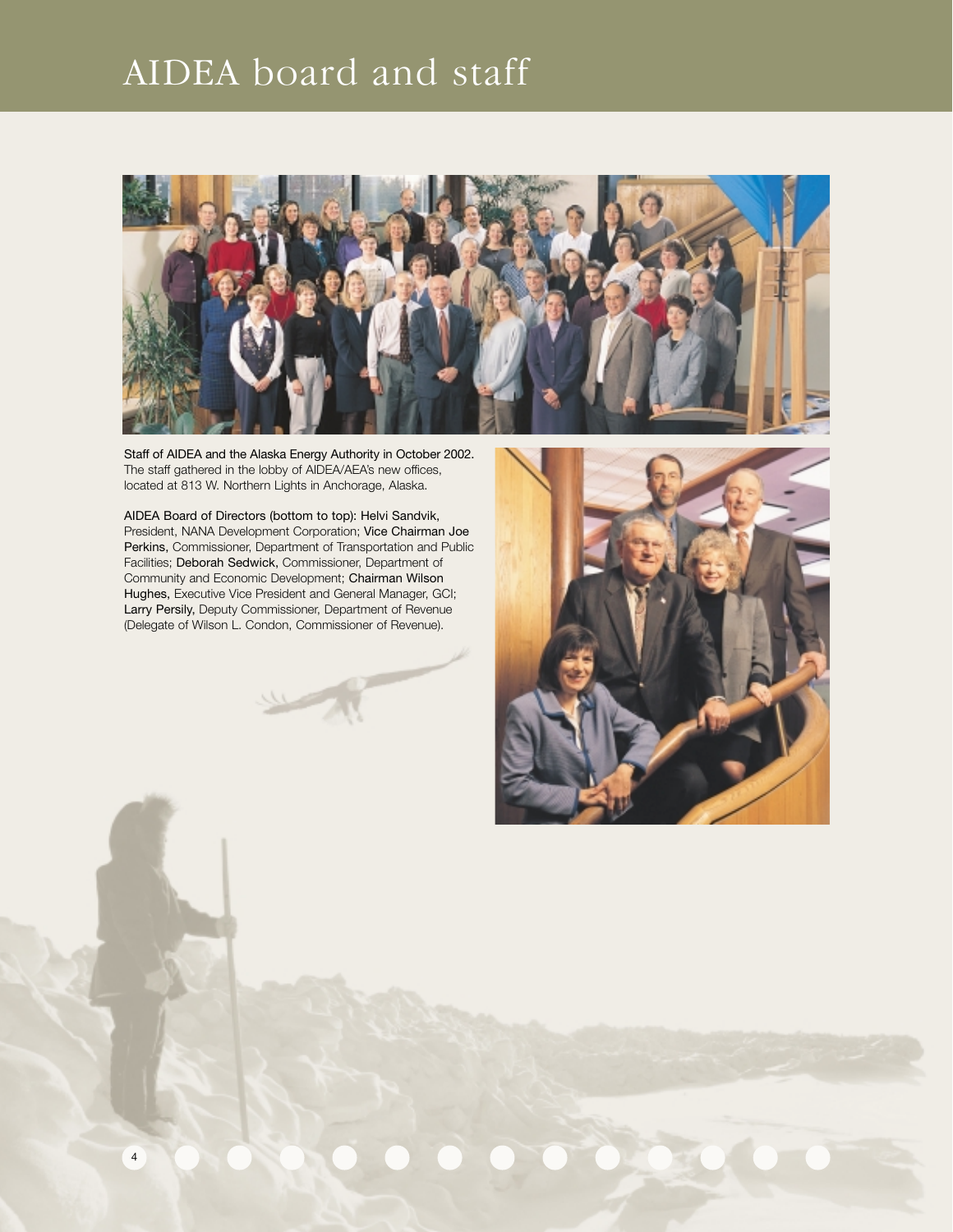### Loan Participation Program

The Loan Participation Program provides long term financing to Alaska businesses for new or existing projects, or for the refinancing of existing loans. This program has helped provide financing for a variety of commercial facilities that range from office buildings to hotels to retail establishments.

Under the Loan Participation program, AIDEA's customer is the financial institution that is poised to make a business loan to their customer. AIDEA's participation under this program may total up to 80 percent of a loan originated by a commercial lending institution, with total participation not to exceed \$10 million. The Loan Participation Program is AIDEA's most active program.

### Development Finance Program

The Development Finance Program is designed to finance the infrastructure necessary to support large Alaskan economic development projects. Under this program, AIDEA actually owns the project and is repaid for use of its facilities. Revenues from user fees and leases must be shown to be sufficient to repay and provide a return on AIDEA's investment. The projects chosen for development must have an economic benefit for Alaska, be supported by local government, and be financially feasible.

### Business and Export Assistance Program

The Business and Export Assistance Program is a loan guarantee program that provides financial institutions with a guarantee of up to 80 percent, but not to exceed \$1 million on the principal of the loan.

Guarantees issued for export transactions guarantee both commercial and political risk. These transactions are intended to assist manufacturing enterprises as they export goods and services.

### Conduit Revenue Bond Program

For more than 20 years, AIDEA has been involved with helping creditworthy Alaskan projects access the bond market. Conduit revenue bond financing is available for both taxable and tax-exempt projects that qualify under the Internal Revenue Code of 1986. This type of financing requires AIDEA act solely as a conduit for the transaction, putting neither the assets nor credit of AIDEA at risk.

### Rural Development Initiative Fund (RDIF)

The RDIF is a loan program designed to create job opportunities in rural Alaska by providing small businesses with capital that may not be available through conventional markets. This program provides loans for working capital, equipment, or construction. To be eligible for this loan, the business must be Alaskan-owned and located in a community with a population of 5,000 or less that is not connected by road or rail to Anchorage or Fairbanks, or with a population of 2,000 or less that is connected by road or rail to Anchorage or Fairbanks.

The Department of Community and Economic Development, Division of Investments administers the RDIF for AIDEA.

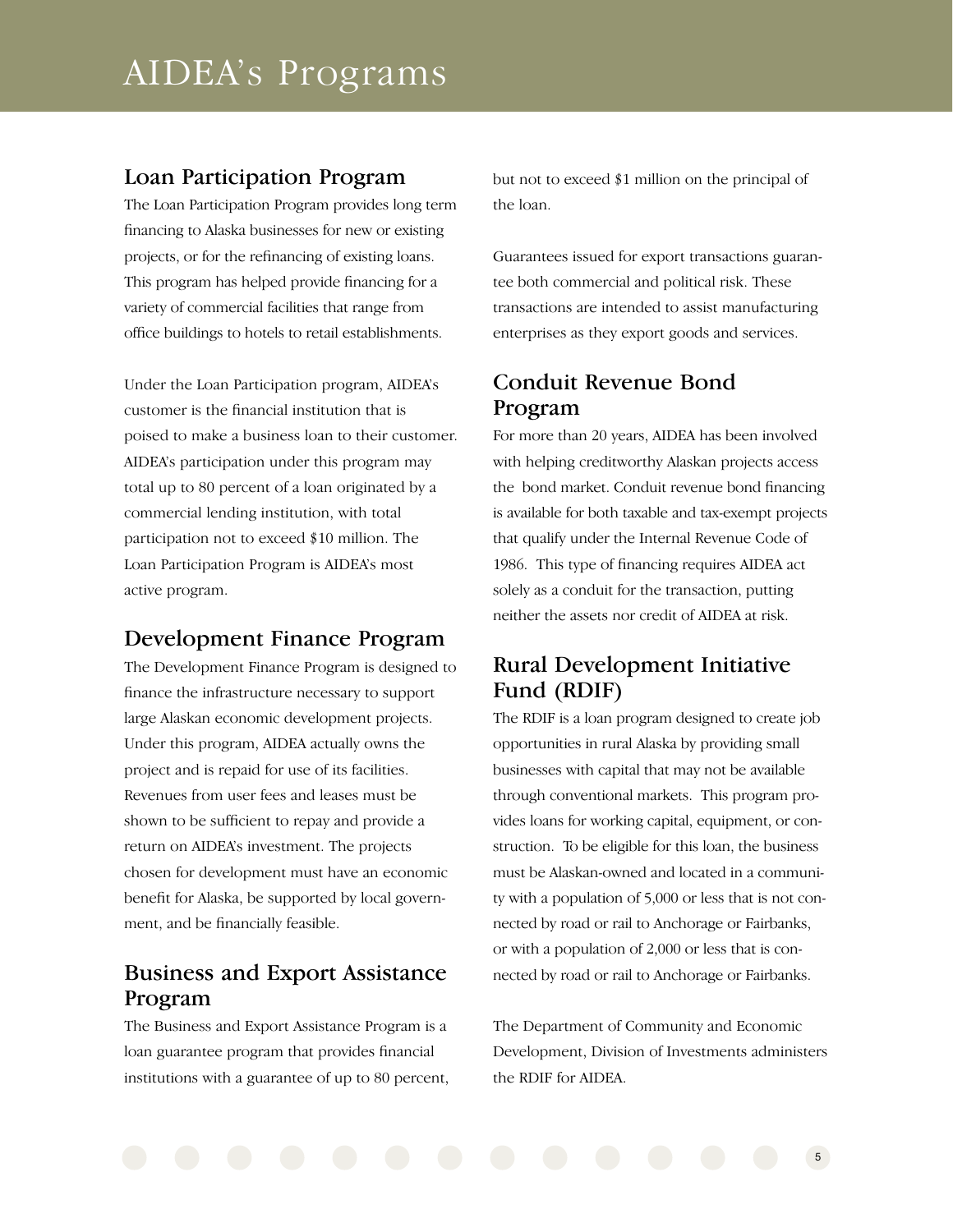# Dimond Center Hotel Loan Participation

In June of 2002, the Seldovia Native Association (SNA) opened the doors of its new, state of the art hotel. Located in the heart of the South Anchorage shopping district, the three story, 109-room hotel caters to the out of town shopper with its proximity to several major retail stores, major banks, and the Dimond Center Mall. As the first hotel to locate in South Anchorage, the Dimond Center Hotel is looking to capitalize on its location and impressive amenities.

|  |  | Business facts |
|--|--|----------------|
|  |  |                |

| <b>PROJECT:</b>          | Dimond Center Hotel, LLC                                                                                       |
|--------------------------|----------------------------------------------------------------------------------------------------------------|
| <b>PROJECT START-UP:</b> | 2000                                                                                                           |
| <b>YEAR COMPLETED:</b>   | 2002                                                                                                           |
| <b>JOBS CREATED:</b>     | 30                                                                                                             |
|                          | <b>AIDEA'S INVOLVEMENT: Financed construction with</b><br>Wells Fargo Bank Alaska, through 80 percent partici- |

pation in Wells Fargo's \$8 million loan.



When you walk into the hotel, it is difficult to believe such a place can exist in the parking lot of a major shopping center. The entrance features a bowed aluminum and glass wall that opens into a large two-story lobby. Each room features a 36-inch television and a 72-inch soaking bathtub – guests are able to relax in the tub while watching TV. The hotel also features a fitness center, lounge, business center, courtyard, and the most popular amenity – a Starbucks espresso stand.

Native art is also featured throughout the hotel – adding to the Alaskan motif while at the same time supporting Alaskan artists. Custom made furniture, sculptures of wooly mammoths, and native artwork adorn the walls.

The hotel's location was chosen for a specific purpose – shopping. With the large number of visitors who travel to Anchorage from rural communities, their sole purpose for the visit is to shop. The location makes it a natural fit. Within a two-block radius visitors can find each store they normally would have to take a cab to reach. Costco, K-mart, Sam's Club and the 170 stores in the Dimond Center Mall are at their fingertips.

Owned by the SNA, AIDEA participated with Wells Fargo Bank Alaska (WFA), to finance the Dimond Center Hotel through 80 percent participation in WFA's \$8 million loan. The borrower is the Dimond Center Hotel, LLC – a newly formed corporation made up of the SNA and the Dimond Center, LLC. The Bureau of Indian Affairs guaranteed 90 percent of the loan.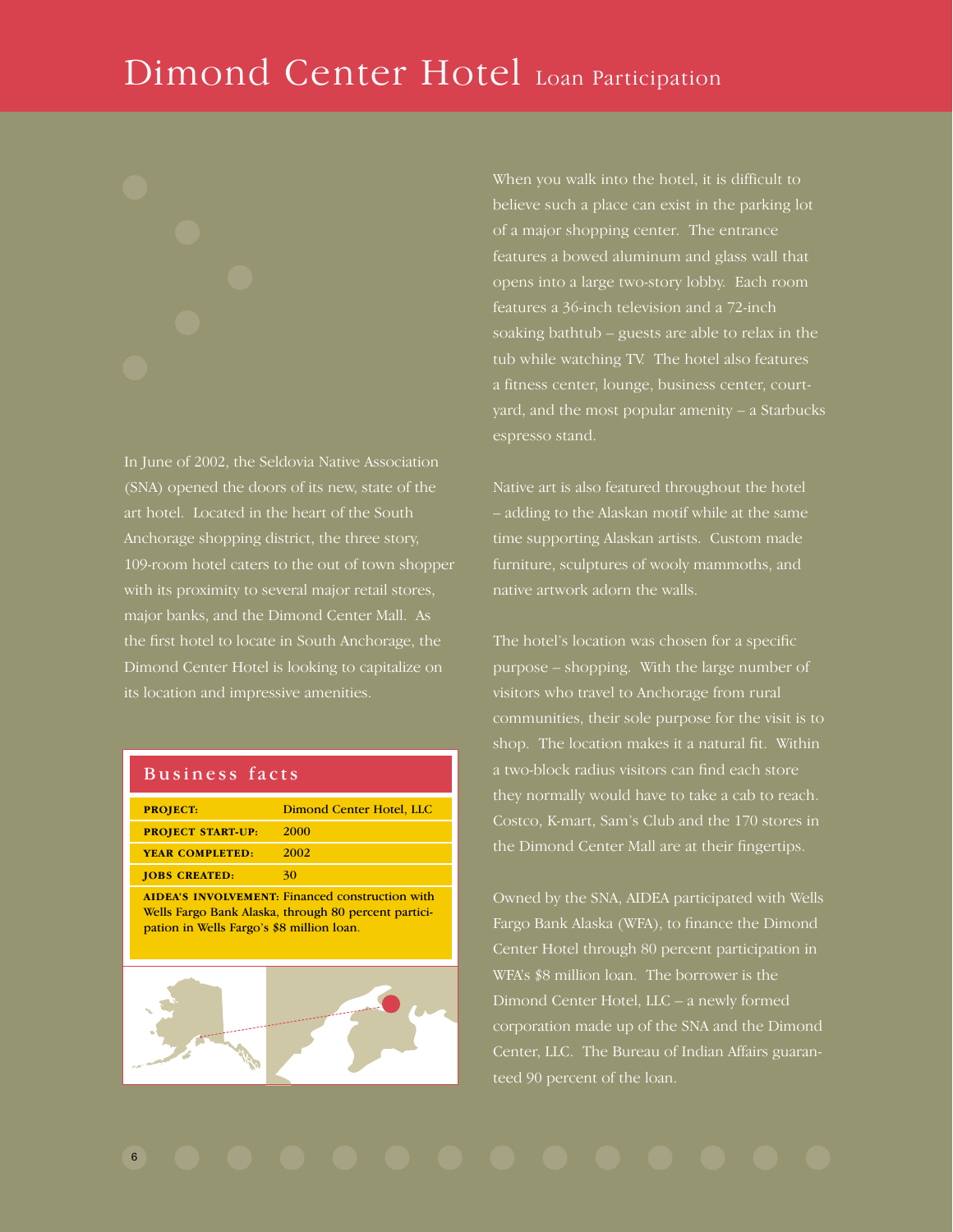

When a project becomes a

SUCCESS STORY



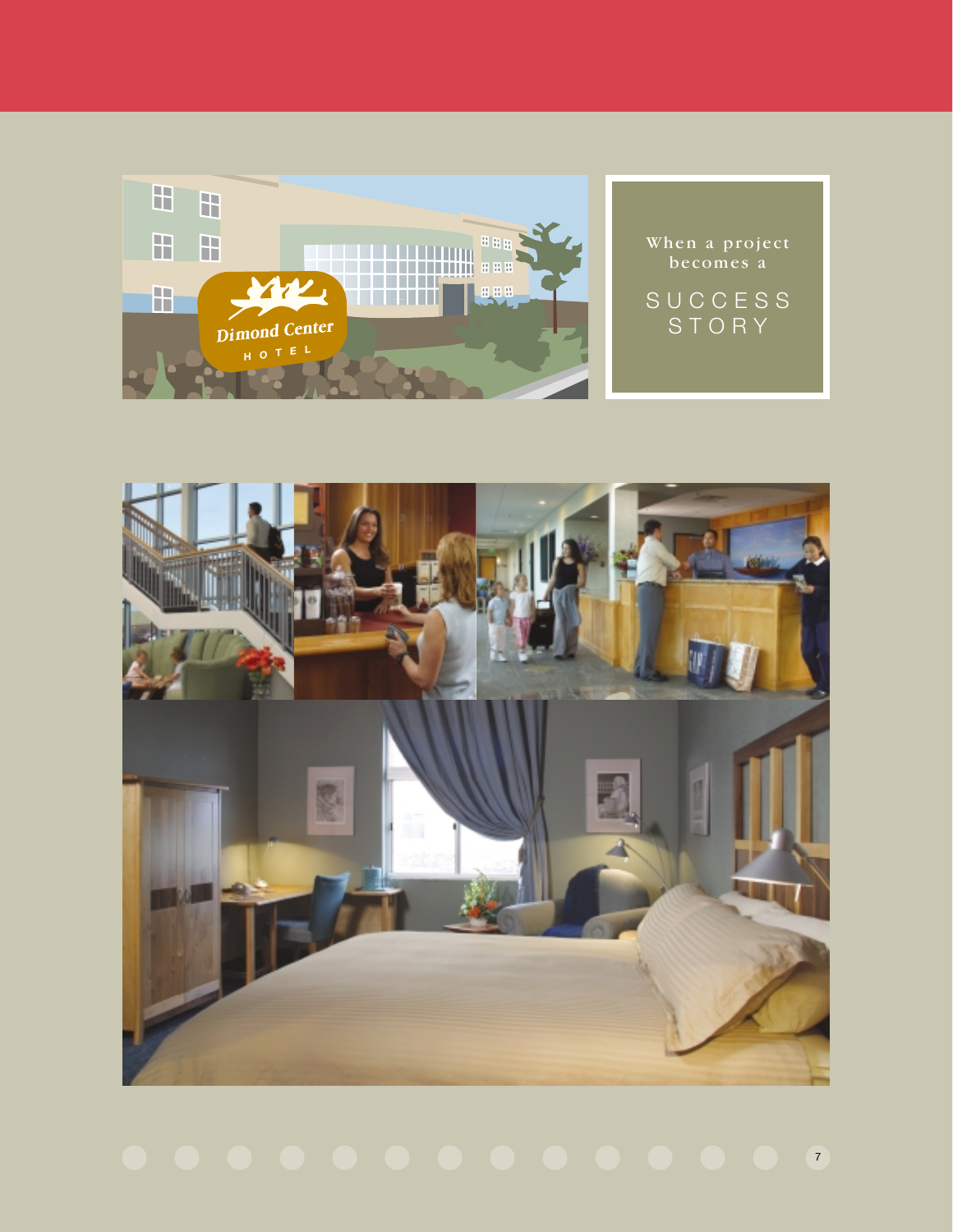# Hope Community Resources Conduit Revenue Bond

| Business facts           |                                                                                                                                                    |
|--------------------------|----------------------------------------------------------------------------------------------------------------------------------------------------|
| <b>PROJECT:</b>          | <b>Hope Community Resources</b>                                                                                                                    |
| <b>PROJECT START-UP:</b> | 2002                                                                                                                                               |
| <b>YEAR COMPLETED:</b>   | 2002                                                                                                                                               |
| <b>PEOPLE SERVED:</b>    | 447                                                                                                                                                |
|                          | adjacent property and improvements to existing<br>property for a much needed expansion and realign-<br>ment of Hope Community Resources' services. |
|                          |                                                                                                                                                    |

Nancy Johnson founded Hope in 1967. Beginning with a handful of children in foster care, Hope Community Resources, Inc., formerly doing business as Hope Cottages, is now Alaska's largest provider of services for individuals who experience a developmental disability.

Previously, those in need of services in Alaska were removed from their families, friends and communities and sent to the Lower 48 to live in institutions. Throughout the past 35 years, Hope Community Resources has refined its residential services to be based on the needs of each individual and their family in the home and community

of their choice. From its inception, Hope Community Resources has always believed that no one should have to live in an institution.

Today, Hope Community Resources supports over 700 children, adults, and their families throughout its seven regional areas: Anchorage, Barrow, Dillingham, Juneau, Kodiak, Seward and Wasilla. Anchorage is Hope's largest regional operation, actively serving 447 children, adults and families.

In October 2002, the AIDEA Board authorized the sale of conduit revenue bonds through Wells Fargo Bank Alaska in an amount not to exceed \$1.6 million. The funds were used to purchase property and finance improvements for a much needed expansion and realignment of Hope Community Resources services. The purchased property, located adjacent to their existing administrative offices, will serve as an employee training center for their 600 employees. It will also allow them to consolidate their marketing and information technology departments, as well as provide much needed additional parking. The new building also has a large kitchen that will be utilized by Hope Community Resources' clients for supportive employment, residential and living skills training.

These bonds do not constitute an indebtedness or any other liability of the State of Alaska or AIDEA, yet assists Hope Community Resources in accomplishing its mission of providing services that result in choice, control, family preservation and community inclusion for individuals and families who experience disabilities.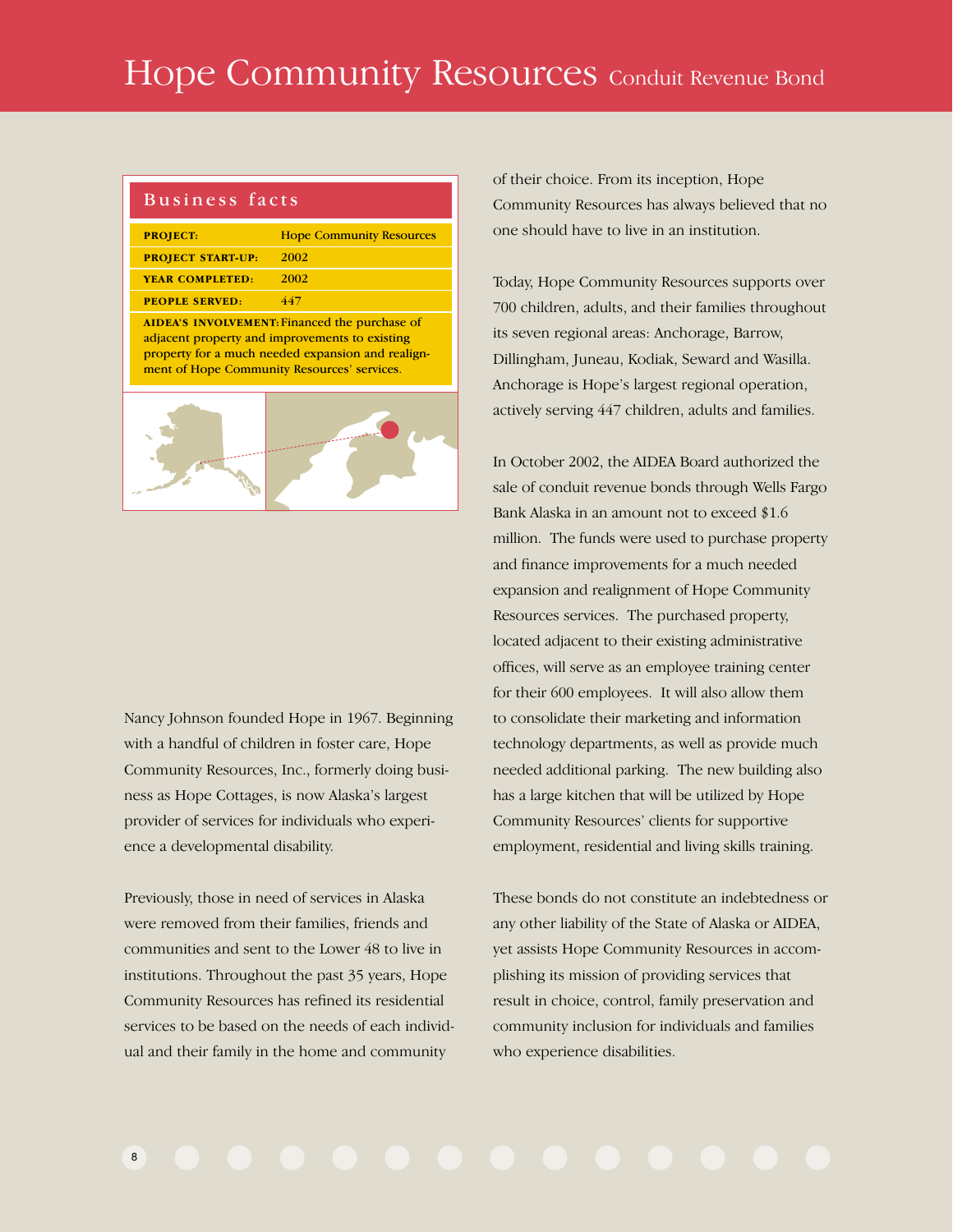

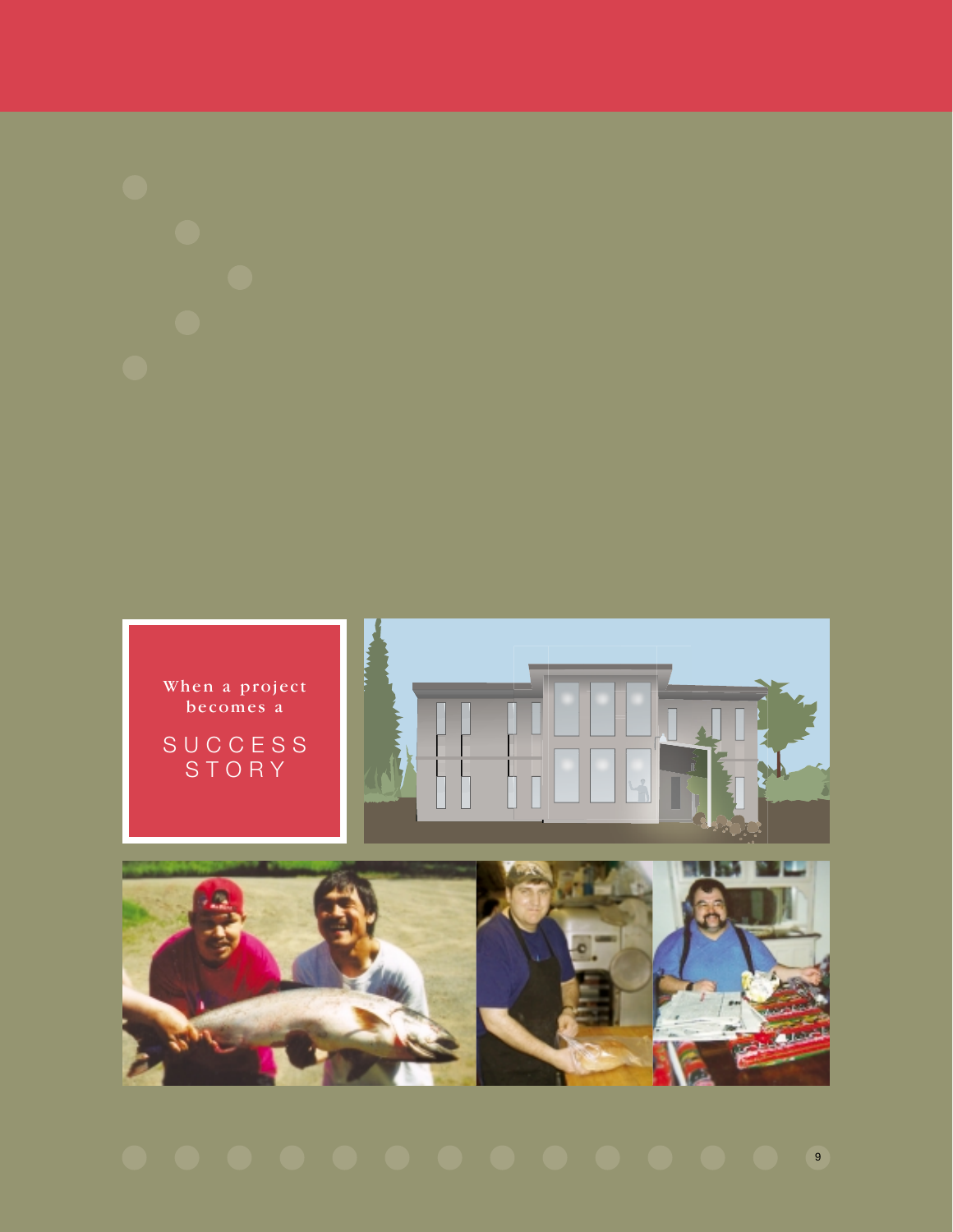# Red Dog Mine Development Finance Project



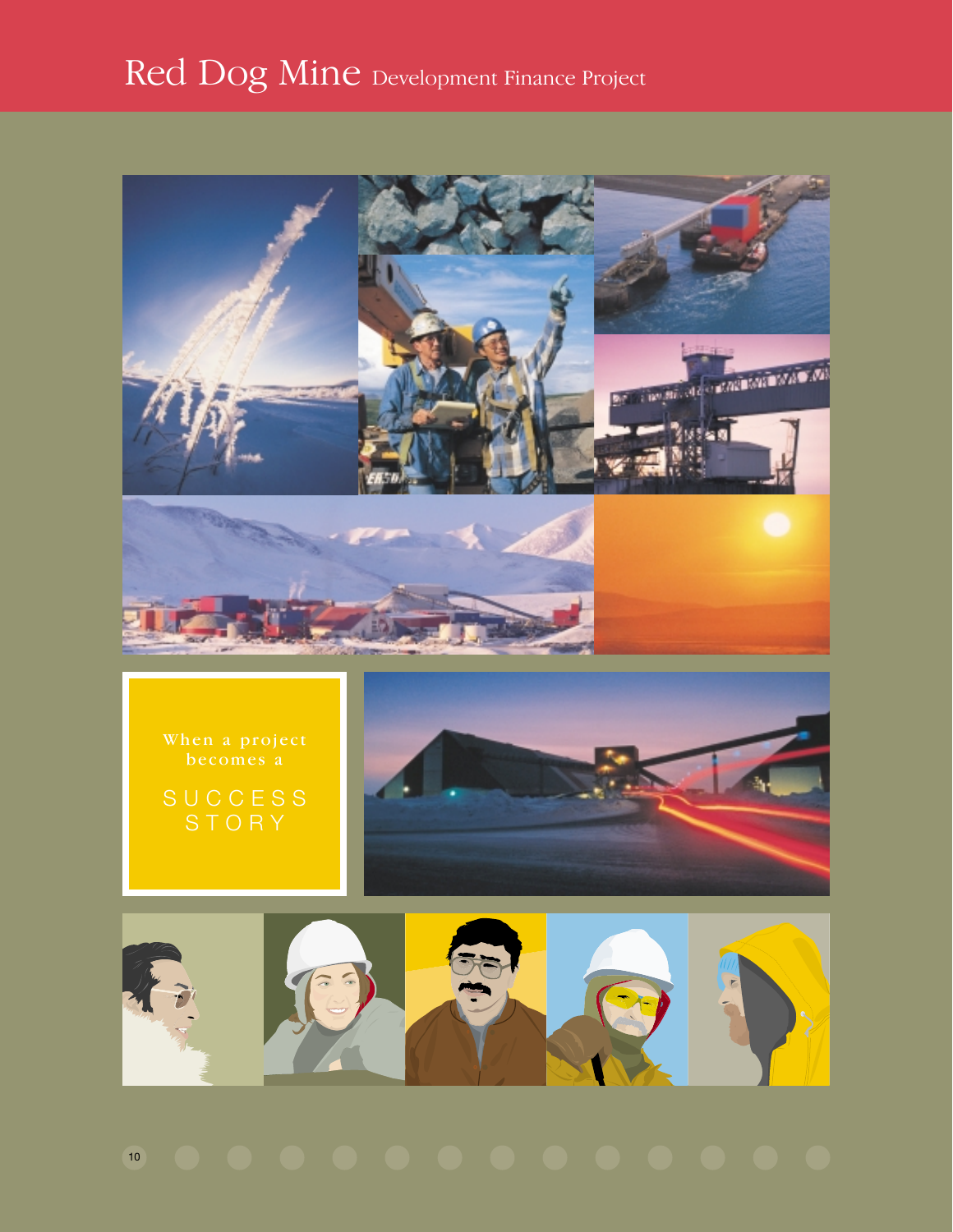The story of the Red Dog Mine development is not only one of long-term economic benefit to the state of Alaska, but of cooperation and partnership between Alaska's indigenous people, the state, Congress and the private sector.

First reports of mineralization in the area came from the late bush pilot Bob Baker of Kotzebue, who noticed a rusty alteration zone in Red Dog Creek while flying over the area. He brought it to the attention of the U.S. Geological Survey (USGS) and the geology of the area was mapped. Irving Tailleur of the USGS had named Red Dog Creek after Baker's prospecting company, the Red Dog Mining Company, which Baker had coined for his pet dog, who frequently flew with him.

Development of this world-class deposit was a phenomental achievement — it required a taxexempt ruling from the Internal Revenue Service, an act of Congress to approve a road through Cape Krusenstern National Monument, a land swap between the Federal Government and NANA Regional Corporation which owned the primary mineralized area, over 90 permits, legislative approval and a land transfer of thousands of acres from the North Slope Borough to create the Northwest Arctic Borough.

AIDEA was authorized in 1985 by the Legislature to construct the DeLong Mountain Transportation System to help facilitate mine development. Initial development began in 1986 with a shallow water dock and staging area at the port site. Major road construction and work at the mine site began in summer 1987. By November 1989, construction

was complete and the Red Dog Mine ready for operation.

NANA had chosen Cominco, now Teck Cominco Alaska, as its operating partner, due to the company's successful arctic experience in Canada, as well as the quality of its other worldwide operations.

Since that time, 10 million metric tons of zinc and lead concentrates have been mined and shipped from the remote Northwest operation. Nearly 600 workers are employed at the mine, with approximately 60% of that number coming from the ranks of NANA shareholders.

AIDEA's mission of creating jobs and a sound economy for Alaskans has been exemplified in the resounding success of the Red Dog Mine.

### Business facts Business facts

| <b>PROJECT:</b>                                                                          | <b>Red Dog Mine</b>                                                                                         |
|------------------------------------------------------------------------------------------|-------------------------------------------------------------------------------------------------------------|
| <b>PROJECT START-UP:</b>                                                                 | 1989                                                                                                        |
| <b>YEAR COMPLETED:</b>                                                                   | 1990                                                                                                        |
| <b>JOBS CREATED:</b>                                                                     | 580                                                                                                         |
| acquired ownership of the DeLong Mountain<br>mine site to the port, as well as the port. | <b>AIDEA'S INVOLVEMENT: Financed construction and</b><br>Transportation System, including the road from the |
|                                                                                          |                                                                                                             |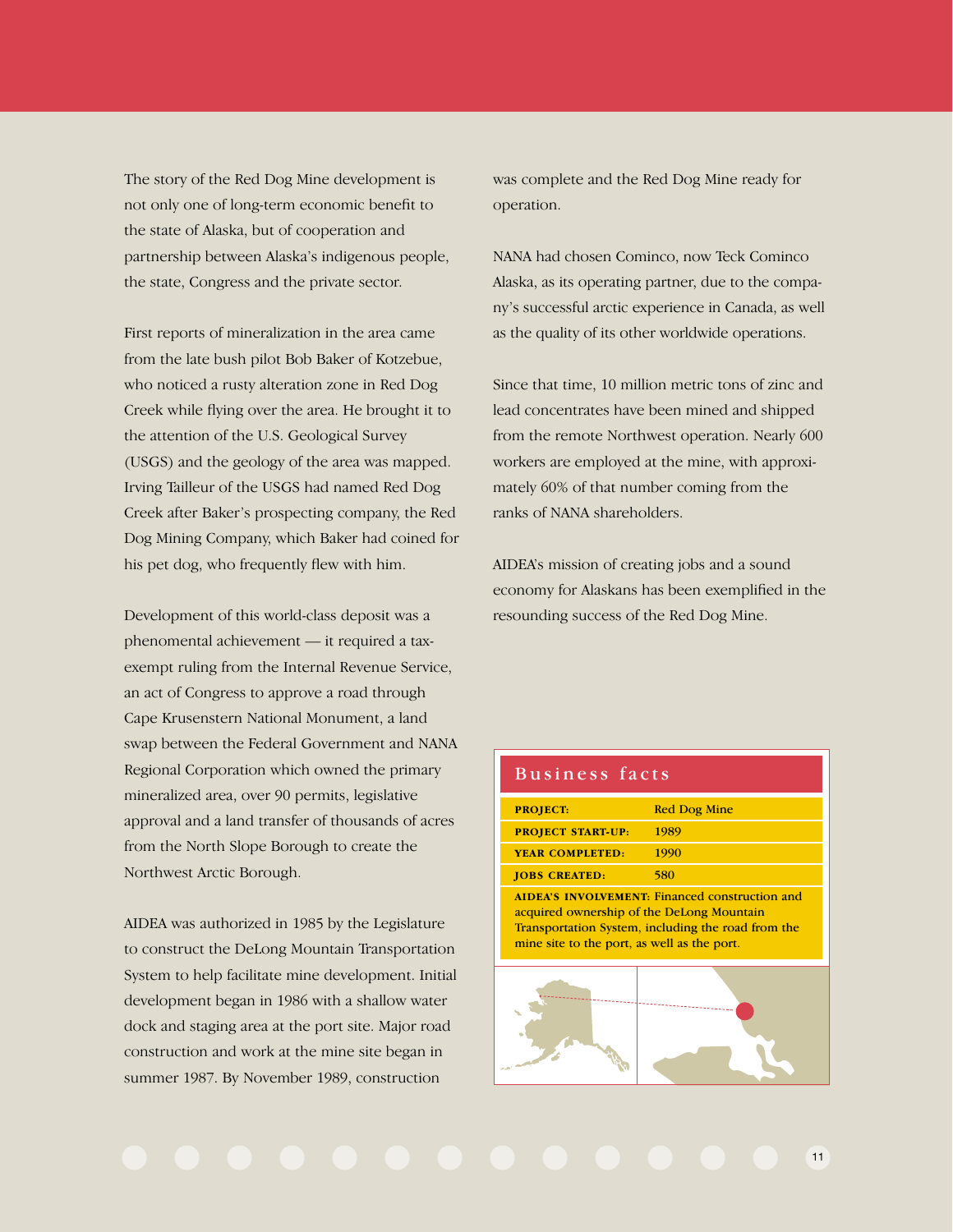# Management's Discussion and Analysis

This discussion and analysis is intended to serve as an introduction to the June 30, 2002 financial statements of the Alaska Industrial Development and Export Authority (AIDEA) Revolving Fund (Authority). All amounts, unless otherwise indicated, are expressed in thousands of dollars.

The Authority's June 30, 2002 financial statements are presented in a different format than historically, due to the implementation of Governmental Accounting Standards Board (GASB) 34 during the year. The June 30, 2001 financial statements are not presented in the accompanying financial statements. The condensed June 30, 2001 financial information presented in this discussion and analysis has been restated to conform to the revised format.

The financial statements include only the activities of the Authority, AIDEA's Revolving Fund, through which AIDEA conducts the majority of its business. Information on AIDEA's two other statutory loan programs, which are administered by the Department of Community and Economic Development, is included in Note 1 to the Financial Statements. AIDEA's Revolving Fund Financial Statements are comprised of four separate components:

- 1) Balance Sheet
- 2) Statement of Revenues, Expenses and Changes in Fund Net Assets
- 3) Statement of Cash Flows
- 4) Notes to Financial Statements

#### **Financial Highlights**

The Authority's Revolving Fund assets exceeded its liabilities at June 30, 2002 by \$792,665. Of the total net assets, \$789,354 was unrestricted and therefore available to meet the Authority's financial obligations.

#### **Financial Analysis**

Total assets, total liabilities and total net assets at June 30, 2002 and 2001 follow:

|                                                                     | June 30, 2002 |                      | June 30, 2001              |    | Decrease              |  |
|---------------------------------------------------------------------|---------------|----------------------|----------------------------|----|-----------------------|--|
| Current Assets<br>Non-current Assets                                | \$            | 121,973<br>1,020,250 | \$<br>222,450<br>1,022,849 | \$ | (100, 477)<br>(2,599) |  |
| <b>Total Assets</b>                                                 |               | 1,142,223            | 1,245,299                  |    | (103,076)             |  |
| Current Liabilities<br>Non-current Liabilities<br>and those Payable |               | 14.888               | 16.855                     |    | (1,967)               |  |
| from Restricted Assets                                              |               | 334,670              | 363.273                    |    | (28,603)              |  |
| <b>Total Liabilities</b>                                            |               | 349,558              | 380,128                    |    | (30, 570)             |  |
| <b>Total Net Assets</b>                                             |               | 792.665              | 865.171                    |    | (72,506)              |  |
| Total Liabilities and<br><b>Net Assets</b>                          |               | 1,142,223            | 1,245,299                  |    | (103,076)             |  |

The decline in current assets results from a decrease in cash, cash equivalents and investment securities maturing in one year or less. The Authority funded the \$77,100 Four Dam Pool Power Agency Loan on January 31, 2002. At June 30, 2001, funds had been invested to meet this cash requirement, causing short-term investments to be at higher balances than normal. At June 30, 2002, no commitment requiring a large expenditure of funds during the next year existed.

The majority of the decline in total assets resulted from the \$25,600 and \$65,746 impairment losses recognized on the Alaska Seafood International and Healy Clean Coal development projects, respectively, as further described in Notes 7 and 11 to the

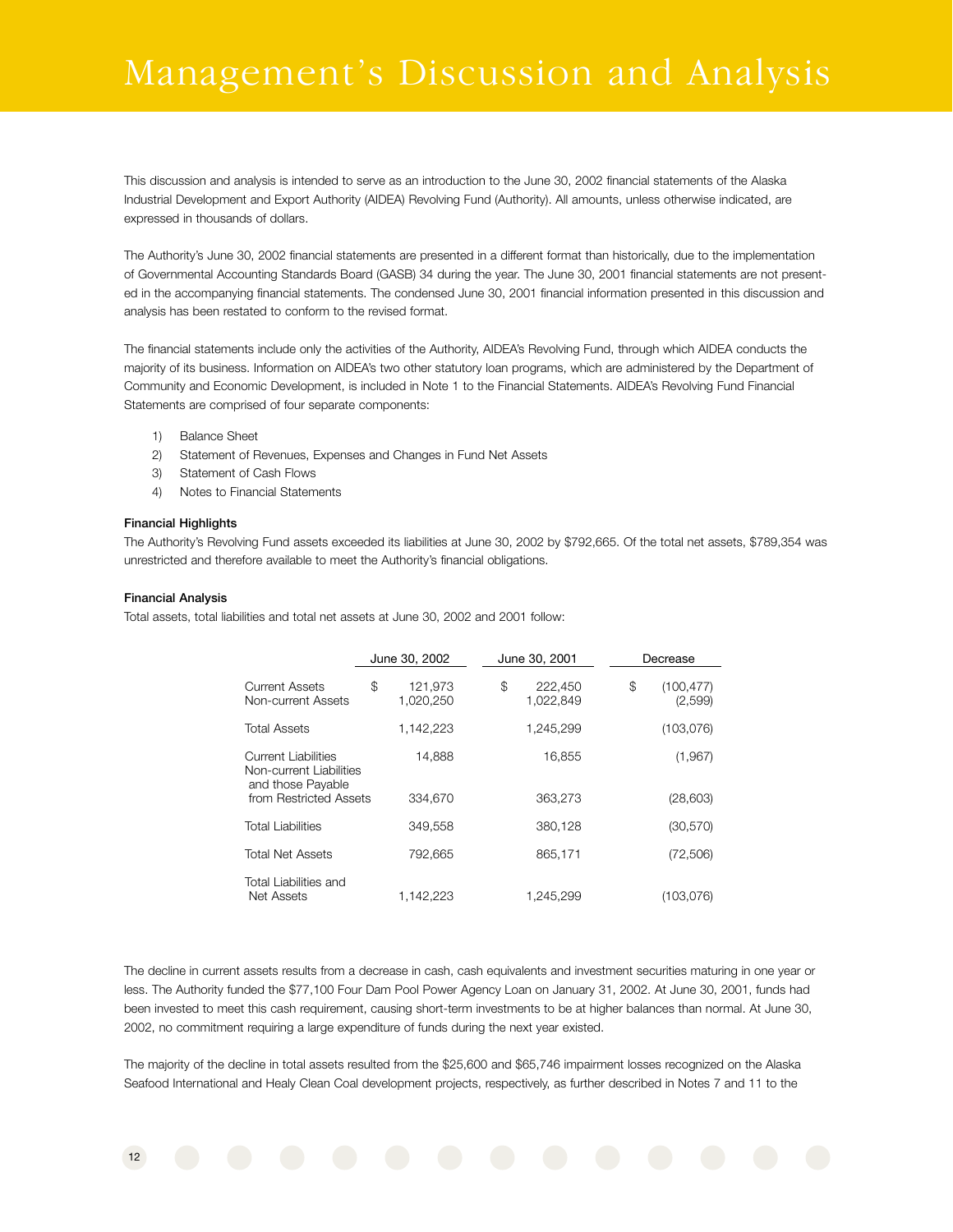Financial Statements. Substantially all of the remaining decrease in total assets resulted from return of principal on development projects accounted for as direct financing leases, loss recognition on an investment and depreciation on development projects. Funding the Four Dam Pool Power Agency Loan resulted in a corresponding decline in cash and investments and produced no net change in total assets on a year to year basis.

Loan balances remained virtually unchanged at June 30, 2002 compared to June 30, 2001 but loan activity during the year was not static. As borrowers took advantage of the lower interest rate environment, the Authority funded approximately \$40 million of loans during the year ended June 30, 2002 compared to only \$10 million of loans funded during the previous year. Borrowers made nearly \$39 million in principal payments on loans during the year, with loan payoffs accounting for in excess of \$23 million of the amount collected.

The decline in total liabilities was substantially caused by the reduction in bonds payable during the year resulting from scheduled maturities (\$11,115) and the early call of bonds (\$16,305, excluding bonds refunded). As further discussed in the Financial Statements, the Authority issued \$20,475 of refunding bonds in June 2002, retiring \$20,540 of higher interest rate bonds.

The \$72,506 decrease in net assets results from the operating loss (\$55,006) and the dividend (\$17,500). The \$25,600 and \$65,746 write-downs of the Alaska Seafood International and Healy Clean Coal development projects, respectively, comprised the single largest operating expense during the year ended June 30, 2002. The \$17,500 dividend was the second largest reduction of net assets incurred during the year.

Components of the Authority's operating revenues, operating expenses and non-operating revenues and expenses for the year ended June 30, 2002 compared to the same period ended June 30, 2001 follows. Certain reclassifications have been made to the June 30, 2001 financial information in order to conform to the 2002 presentation.

|                                                           |               |                |               | Increase      |
|-----------------------------------------------------------|---------------|----------------|---------------|---------------|
|                                                           | June 30, 2002 |                | June 30, 2001 | (Decrease)    |
| <b>Operating Revenues:</b>                                |               |                |               |               |
| Interest on loans                                         | \$<br>17,132  | $\mathfrak{S}$ | 19,151        | \$<br>(2,019) |
| Interest on Four Dam Pool                                 |               |                |               |               |
| Power Agency Ioan                                         | 2,065         |                |               | 2,065         |
| Interest on direct financing leases                       | 17,890        |                | 17,903        | (13)          |
| Investment interest                                       | 19,927        |                | 24,887        | (4,960)       |
| Net increase in fair value of investments                 | 7,397         |                | 13,022        | (5,625)       |
| Other income                                              | 4,033         |                | 4,693         | (660)         |
| Restricted income                                         | 4,832         |                | 4,880         | (48)          |
| <b>Total Operating Revenues</b>                           | 73,276        |                | 84,536        | (11,260)      |
| <b>Operating Expenses:</b>                                |               |                |               |               |
| Interest                                                  | 16,058        |                | 16,738        | (680)         |
| General and administrative                                | 7,055         |                | 7,962         | (907)         |
| Depreciation                                              | 3,900         |                | 1,053         | 2,847         |
| Write-down of development projects                        | 91,346        |                | 10,419        | 80,927        |
| Write-downs and net expenses associated with other assets | 3,074         |                | 2,462         | 612           |
| Other expenses                                            | 2,017         |                | 1.382         | 635           |
| Interest on liabilities payable from restricted assets    | 4,832         |                | 4,880         | (48)          |
| <b>Total Operating Expenses</b>                           | 128,282       |                | 44,896        | 83,386        |
| Operating Income (Loss)                                   | (55,006)      |                | 39,640        | (94, 646)     |
| Non-operating Revenue                                     |               |                | 850           | (850)         |
| Dividend to State of Alaska                               | (17,500)      |                | (18,500)      | 1,000         |
| Change in Net Assets                                      | (72, 506)     |                | 21,990        | (94, 496)     |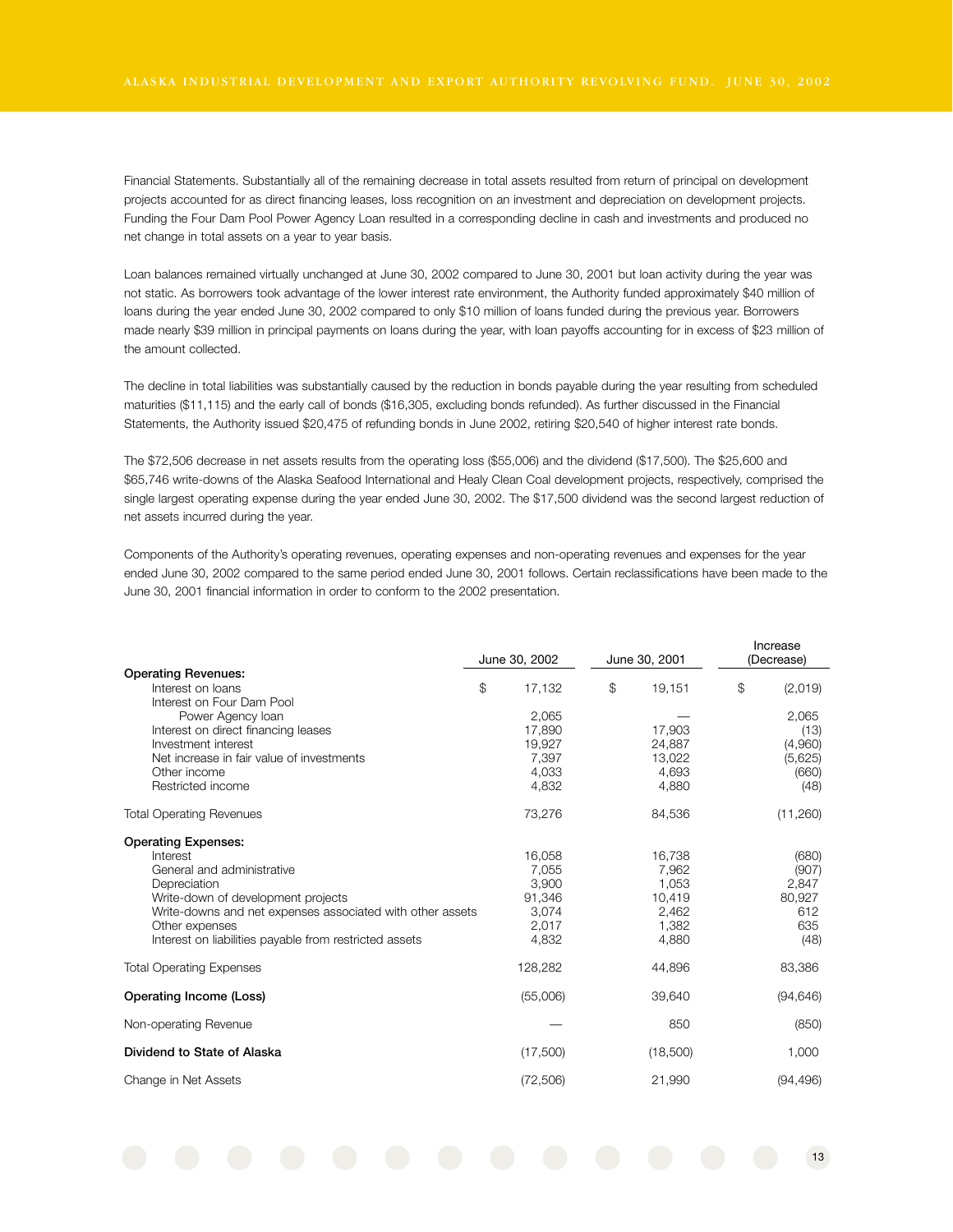Operating income declined \$11,260 during the year ended June 30, 2002 compared to 2001. A decrease in investment interest accounted for \$4,960 of the change. The net increase in fair value of investment securities provided \$5,625 less operating income in 2002 than 2001. The decreases in these income categories result from the changing interest rate environment that occurred during the year as well as a change in the maturity mix and decrease in investment securities held by the Authority during the year. The \$77,100 funding of the Four Dam Pool Power Agency Loan required the Authority to hold short term investments prior to the funding, which generally provide less return than longer term investments. As stated earlier, investment securities balances declined during the year (the Authority held approximately \$76,000 less at June 30, 3002 compared to June 30, 2001), providing a smaller base on which to earn.

The \$2,019 decline in interest on loans results from the general decline in interest rates over the past several years. The \$2,065 received from interest on the Four Dam Pool Power Agency Loan represents the earnings on the loan since it was funded on January 31, 2002.

As discussed previously and as more fully described in the Financial Statements, the Authority recorded \$25,600 and \$65,746 of impairment losses on its investments in the Alaska Seafood International (ASI) and Healy Clean Coal (HCCP) development projects, respectively. As the Authority continues to support the ASI project and is hopeful that the facility can become profitable, operations at the facility became virtually dormant subsequent to June 30, 2002. Authority management therefore recognized the need to value the ASI facility at its estimated fair value in the event the value added seafood plant ceases operations. The Authority continues to explore options to operate the HCCP under existing systems. However, Authority management recognized the need to value the HCCP at its estimated fair value. During the year ended June 30, 2001, the Authority recorded a \$10,419 impairment loss on its investment in the Skagway Ore Terminal. Therefore, the 2002 impairment losses exceeded the one recorded in 2001 by \$80,927.

The Authority distributed a dividend of \$17,500 to the State of Alaska (State) during the year ended June 30,2002, which is accounted for as a transfer. The dividend was the second largest reduction in net assets incurred during the year. In 2001, the Authority transferred a \$18,500 dividend to the State. AIDEA makes available to the State an annual dividend, which by statute is to be determined by AIDEA's Board of Directors. The dividend must be at a level between 25% and 50% of audited "net income" (as defined in the statute) for the "base year." The "base year" is the fiscal year ending two years before the end of the fiscal year in which the dividend payment is made. In no case may the dividend exceed base year unrestricted audited "net income". The actual transfer of the dividend requires a legislative appropriation that may be line item vetoed by the Governor.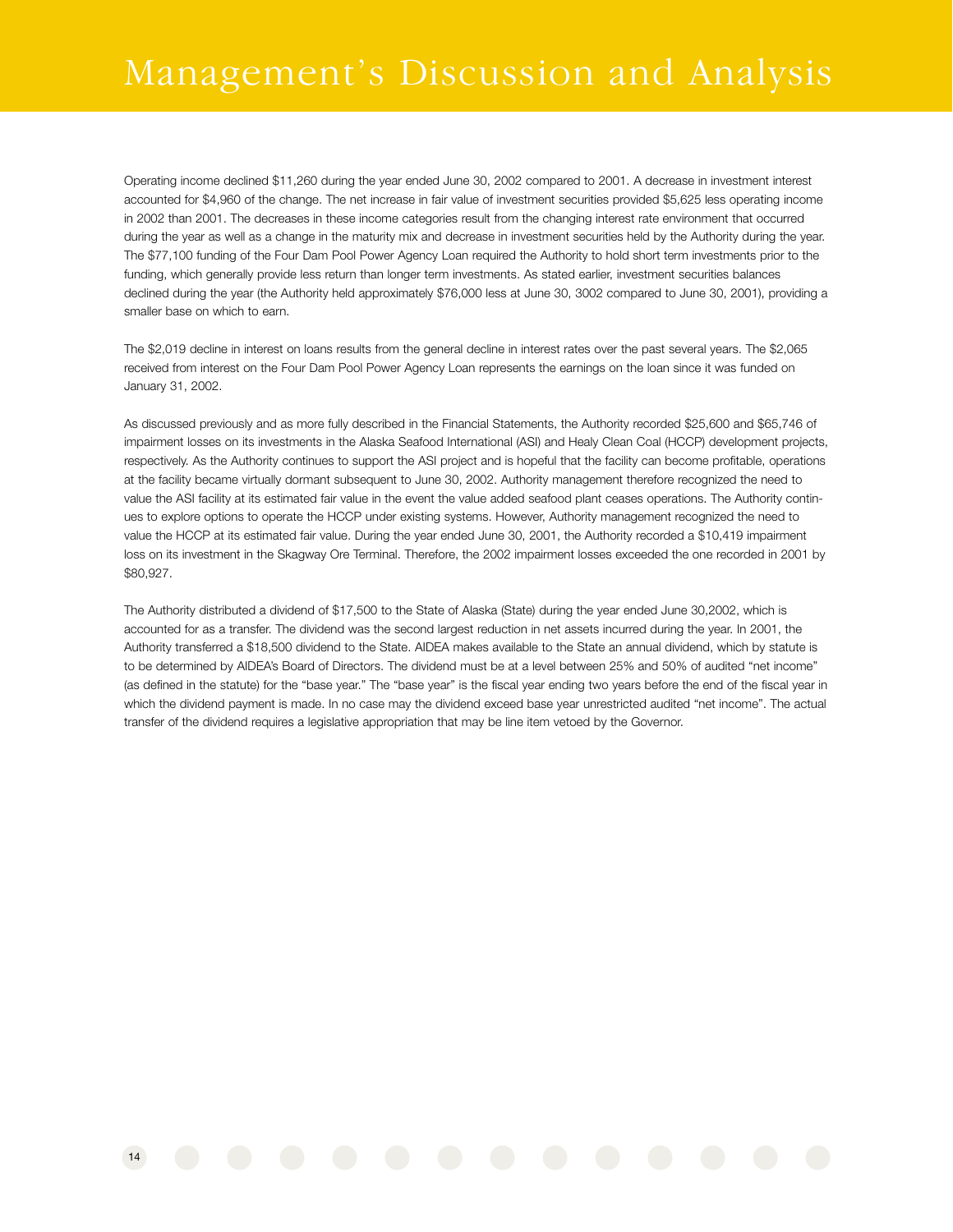#### **The Board of Directors**

**Alaska Industrial Development and Export Authority**

We have audited the accompanying balance sheet of the Revolving Fund of the Alaska Industrial Development and Export Authority (Authority) as of June 30, 2002, and the related statements of revenues, expenses, and changes in fund net assets, and cash flows for the year then ended. These financial statements are the responsibility of the Authority's management. Our responsibility is to express an opinion on these financial statements

We conducted our audit in accordance with auditing standards generally accepted in the United States of America. Those standards require that we plan and perform the audit to obtain reasonable assurance about whether the financial statements are free of material misstatement. An audit includes examining, on a test basis, evidence supporting the amounts and disclosures in the financial statements. An audit also includes assessing the accounting principles used and significant estimates made by management, as well as evaluating the overall financial statement presentation. We believe that our audit provides a reasonable basis for our opinion.

As discussed in note 1, the basic financial statements present only the Revolving Fund of the Alaska Industrial Development and Export Authority and do not purport to, and do not, present fairly the financial position of the State of Alaska as of June 30, 2002, and the changes in its financial position and its cash flows for the year then ended in conformity with accounting principles generally accepted in the United States of America.

In our opinion, the basic financial statements referred to above present fairly, in all material respects, the financial position of the Authority as of June 30, 2002, and the changes in its financial position and its cash flows for the year then ended in conformity with accounting principles generally accepted in the United States of America.

As discussed in note 2, the Authority adopted Governmental Accounting Standards Board (GASB) Statement No. 34, *Basic Financial Statements—and Management's Discussion and Analysis—for State and Local Governments;* GASB Statement No. 37, *Basic Financial Statements—and Management's Discussion and Analysis—for State and Local Governments:* Omnibus; and GASB Statement No. 38, *Certain Financial Statement Disclosures;* effective July 1, 2001.

The management discussion and analysis on pages 12 through 14 is not a required part of the basic financial statements but is supplementary information required by accounting principles generally accepted in the United States of America. We have applied certain limited procedures, which consisted principally of inquiries of management regarding the methods of measurement and presentation of the required supplementary information. However, we did not audit the information and express no opinion on it.

KPMC- LLP

Anchorage, Alaska September 27, 2002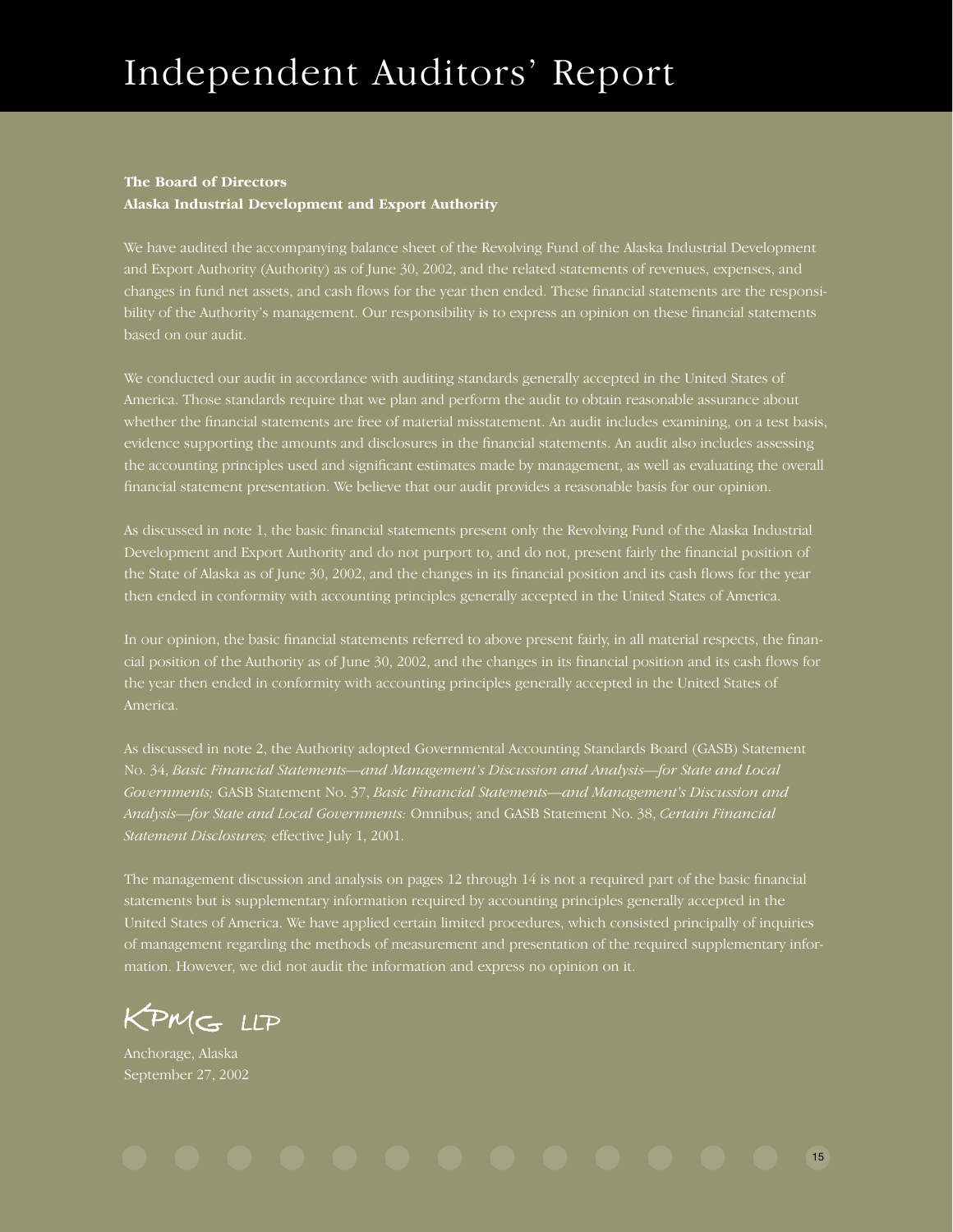# Balance Sheet

| June 30, 2002                                                                                                                                                                                                        | (Stated in thousands)                   |
|----------------------------------------------------------------------------------------------------------------------------------------------------------------------------------------------------------------------|-----------------------------------------|
| <b>ASSETS</b><br><b>Current assets:</b><br>Cash and cash equivalents (notes 3 and 4)<br>Investment securities (note 4)<br>Loans (note 5)                                                                             | \$<br>14,415<br>82,573<br>10,225        |
| Four Dam Pool Power Agency Loan (note 8)<br>Development projects accounted for as:<br>Net investment in direct financing leases (note 7)<br>Notes receivable (note 7)<br>Accrued interest receivable<br>Other assets | 1,401<br>2,948<br>420<br>6,923<br>3,068 |
| Total current assets                                                                                                                                                                                                 | 121,973                                 |
| Non-current assets:<br>Investment securities (note 4)<br>Loans (note 5)<br>Less allowance for loan losses (note 6)                                                                                                   | 259,601<br>205,265<br>(12,030)          |
| Net loans                                                                                                                                                                                                            | 193,235                                 |
| Four Dam Pool Power Agency Loan (note 8)                                                                                                                                                                             | 75,045                                  |
| Development projects accounted for as:<br>Net investment in direct financing leases (note 7)<br>Development projects (note 7)<br>Notes receivable (note 7)<br>Other assets                                           | 301,066<br>61,029<br>5,335<br>11,105    |
| Restricted assets:<br>Cash and cash equivalents (notes 3 and 4)<br>Investment securities (note 4)<br>Snettisham (note 7):                                                                                            | 2,234<br>12,721                         |
| Cash and cash equivalents (notes 3 and 4)<br>Net investment in direct financing leases (note 7)                                                                                                                      | 9,486<br>89,393                         |
| Total non-current assets<br>Total assets                                                                                                                                                                             | \$<br>1,020,250<br>1,142,223            |
| <b>LIABILITIES AND NET ASSETS</b><br><b>Current liabilities:</b><br>Bonds payable – current portion (note 9)                                                                                                         | \$<br>10,415                            |
| Accrued interest payable<br>Accounts payable                                                                                                                                                                         | 3,183<br>1,290                          |
| Total current liabilities                                                                                                                                                                                            | 14,888                                  |
| Non-current liabilities:<br>Bonds payable - non-current portion (note 9)<br>Other liabilities                                                                                                                        | 233,165<br>2,626                        |
| Total non-current liabilities                                                                                                                                                                                        | 235,791                                 |
| Liabilities payable from restricted assets – Snettisham:<br>Power revenue bonds payable (note 9)<br>Other                                                                                                            | 90,075<br>8,804                         |
| <b>Total liabilities</b>                                                                                                                                                                                             | 349,558                                 |
| Net assets (note 2):<br>Restricted for debt service<br>Unrestricted                                                                                                                                                  | 3,311<br>789,354                        |
| Total net assets                                                                                                                                                                                                     | 792,665                                 |
| Commitments and contingencies (notes 1, 5, 10 and 11)                                                                                                                                                                |                                         |
| Total liabilities and net assets                                                                                                                                                                                     | \$<br>1,142,223                         |

 $\bullet$ 

See accompanying notes to basic financial statements.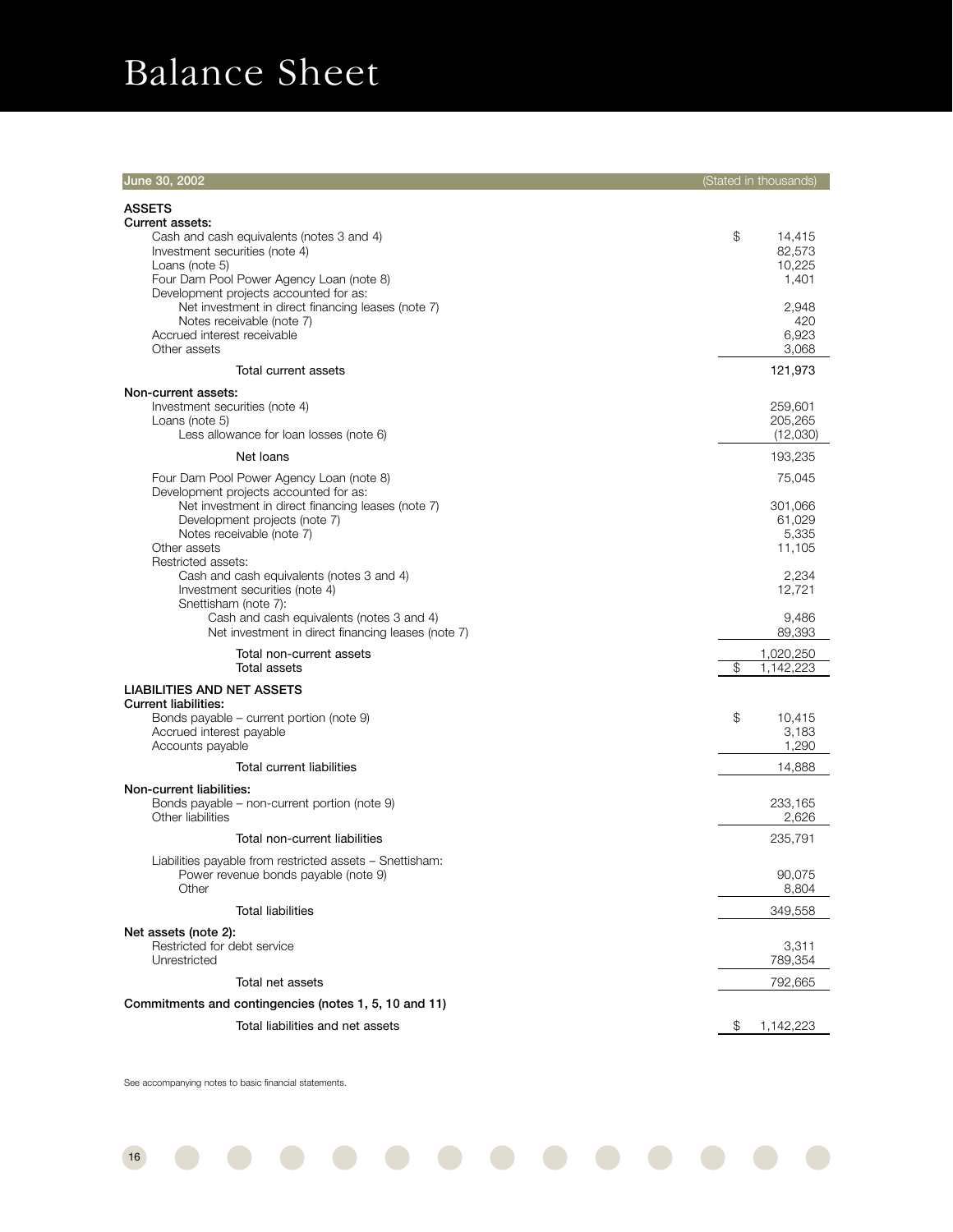## Statement of Revenues, Expenses, and Changes in Fund Net Assets

| Year ended June 30, 2002                                                                                                                                                                                                                                                                                                                                               | (Stated in thousands)                                                                       |
|------------------------------------------------------------------------------------------------------------------------------------------------------------------------------------------------------------------------------------------------------------------------------------------------------------------------------------------------------------------------|---------------------------------------------------------------------------------------------|
| Operating revenues:<br>Interest on loans (note 5)<br>Interest on Four Dam Pool Power Agency Loan (note 8)<br>Interest on direct financing leases (note 7)<br>Interest on Snettisham restricted direct financing lease (note 7)<br>Investment interest<br>Net increase in fair value of investments<br>Other income<br>Other project income<br>Total operating revenues | \$<br>17,132<br>2,065<br>17,890<br>4,832<br>19,927<br>7,397<br>3,555<br>478<br>\$<br>73,276 |
| Operating expenses:<br>Interest<br>Interest on Snettisham liabilities payable from restricted assets (note 9)<br>General and administrative<br>Write-downs associated with development projects (notes 7 and 11)<br>Depreciation<br>Other project expenses<br>Write-downs and net expenses associated with other assets                                                | 16.058<br>4,832<br>7,055<br>91,346<br>3,900<br>2,017<br>3,074                               |
| Total operating expenses                                                                                                                                                                                                                                                                                                                                               | 128,282                                                                                     |
| Operating loss                                                                                                                                                                                                                                                                                                                                                         | (55,006)                                                                                    |
| Dividend to State of Alaska                                                                                                                                                                                                                                                                                                                                            | (17,500)                                                                                    |
| Decrease in net assets                                                                                                                                                                                                                                                                                                                                                 | (72, 506)                                                                                   |
| Net assets – beginning of period (note 2)                                                                                                                                                                                                                                                                                                                              | 865,171                                                                                     |
| Net assets – ending of period                                                                                                                                                                                                                                                                                                                                          | \$<br>792,665                                                                               |

See accompanying notes to basic financial statements.

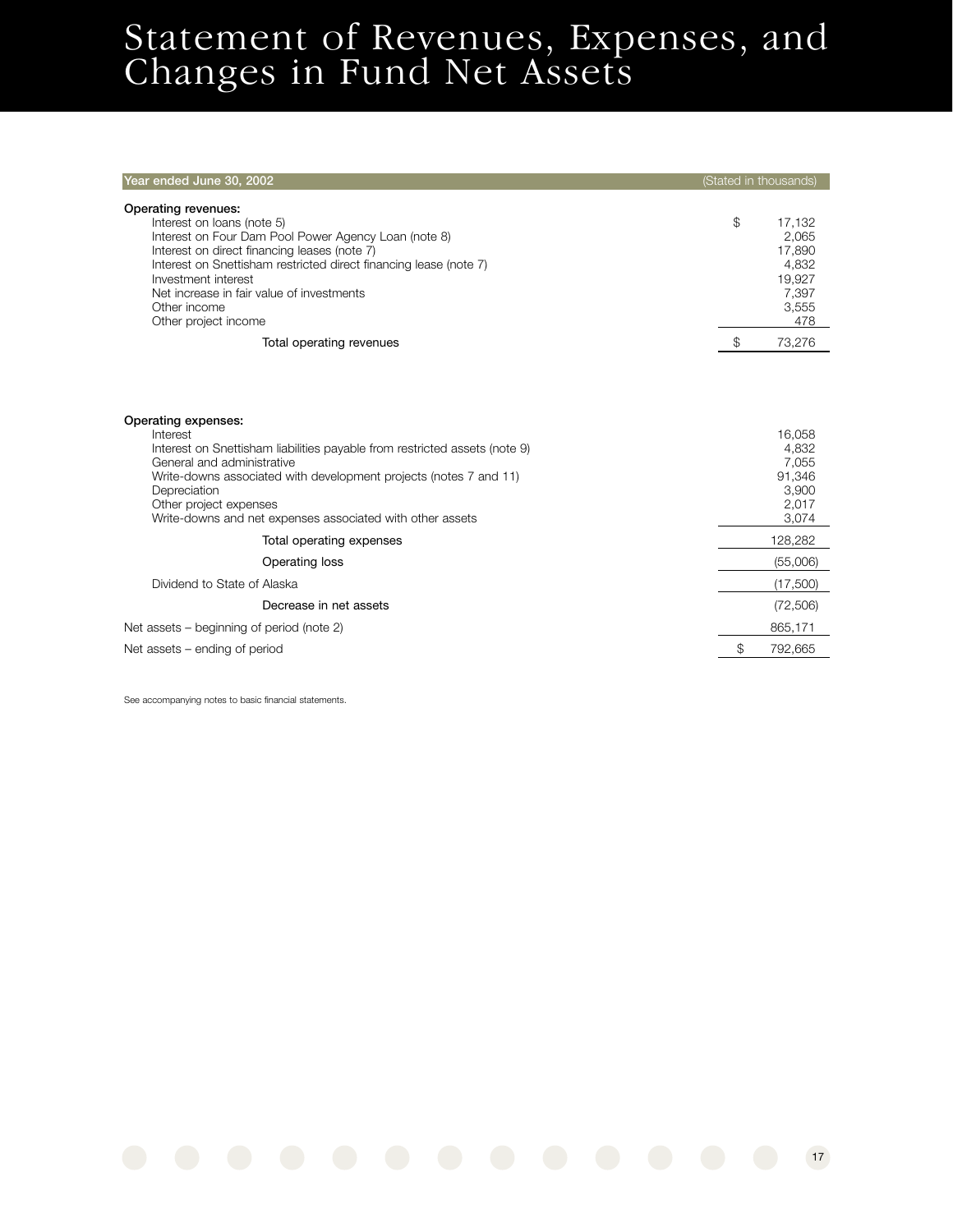# Statement of Cash Flows

18

| Year ended June 30, 2002                                                                                                                                                                                                                                                                                                                                                                                                                                                                                               | (Stated in thousands) |                                                                                                                  |
|------------------------------------------------------------------------------------------------------------------------------------------------------------------------------------------------------------------------------------------------------------------------------------------------------------------------------------------------------------------------------------------------------------------------------------------------------------------------------------------------------------------------|-----------------------|------------------------------------------------------------------------------------------------------------------|
| <b>CASH FLOWS FROM OPERATING ACTIVITIES:</b><br>Interest received on loans (net)<br>Interest received on Four Dam Pool Power Agency Loan<br>Receipts from borrows<br>Principal collected on loans<br>Principal collected on Four Dam Pool Power Agency Loan<br>Other operating receipts<br>Loans originated<br>Loan to Four Dam Pool Power Agency<br>Payments to suppliers and employees for services<br>Other operating payments                                                                                      | \$                    | 16,884<br>1,983<br>2,109<br>38,680<br>654<br>1,729<br>(39, 766)<br>(77, 100)<br>(8,283)<br>(2, 152)              |
| Net cash used by operating activities                                                                                                                                                                                                                                                                                                                                                                                                                                                                                  |                       | (65, 262)                                                                                                        |
| CASH FLOWS FROM NONCAPITAL AND RELATED FINANCING ACTIVITIES:<br>Dividend paid to the State of Alaska<br>Interest paid on noncapital debt<br>Net operating loans to the Alaska Energy Authority<br>Principal paid on noncapital debt                                                                                                                                                                                                                                                                                    |                       | (17,500)<br>(1, 127)<br>(929)<br>(6,020)                                                                         |
| Net cash used by noncapital and related financing activities                                                                                                                                                                                                                                                                                                                                                                                                                                                           |                       | (25, 576)                                                                                                        |
| CASH FLOWS FROM CAPITAL AND RELATED FINANCING ACTIVITIES:<br>Direct financing lease receipts<br>Direct financing lease receipts - Snettisham<br>Investment in direct financing leases<br>Investment in development projects<br>Proceeds from capital debt<br>Proceeds from capital grants<br>Interest paid on capital debt<br>Principal paid on capital debt<br>Interest paid on capital debt - Snettisham<br>Principal paid on capital debt - Snettisham<br>Net cash used by capital and related financing activities |                       | 20.649<br>5,938<br>(4)<br>(2,935)<br>20,887<br>1,903<br>(15,059)<br>(41,940)<br>(4, 857)<br>(1,065)<br>(16, 483) |
| CASH FLOWS FROM INVESTING ACTIVITIES:<br>Proceeds from sales and maturities of investment securities<br>Purchases of investment securities<br>Receipts from notes receivable<br>Interest collected on investments<br>Net proceeds from sales of other real estate owned<br>Proceeds from return on equity investment<br>Net cash provided by investing activities<br>Net decrease in cash and cash equivalents                                                                                                         |                       | 508,693<br>(439, 622)<br>850<br>20,919<br>1,986<br>250<br>93,076<br>(14, 245)                                    |
| Cash and cash equivalents at beginning of year                                                                                                                                                                                                                                                                                                                                                                                                                                                                         |                       | 40,380                                                                                                           |
| Cash and cash equivalents at end of year                                                                                                                                                                                                                                                                                                                                                                                                                                                                               | \$                    | 26,135                                                                                                           |
|                                                                                                                                                                                                                                                                                                                                                                                                                                                                                                                        |                       |                                                                                                                  |

>>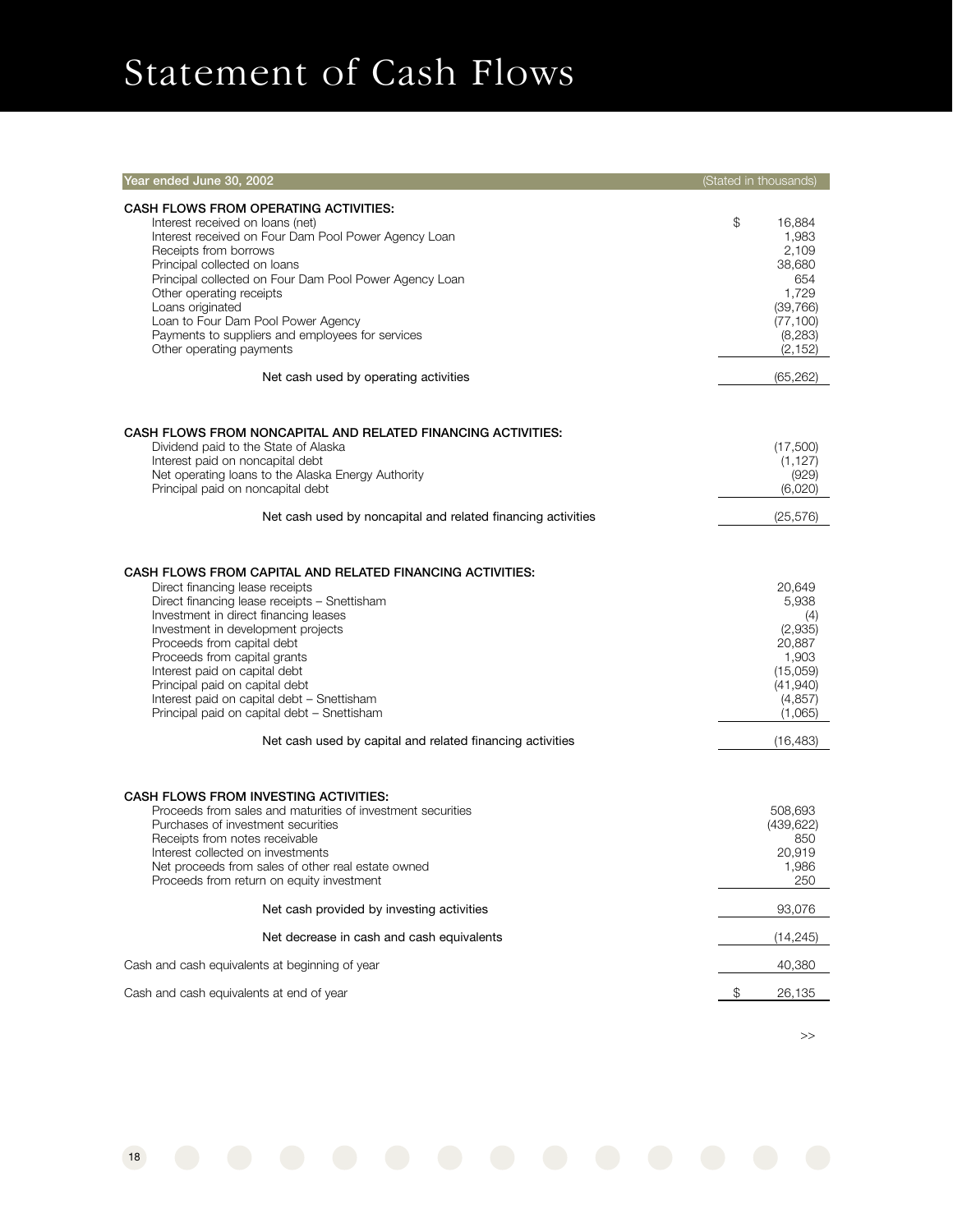| RECONCILIATION OF OPERATING INCOME TO NET CASH PROVIDED BY OPERATING ACTIVITIES:<br>Net operating loss<br>Adjustments to reconcile operating income to net cash provided by operating activities:<br>Principal collected on loans<br>Principal collected on Four Dam Pool Power Agency Loan<br>Loans originated<br>Loan to Four Dam Pool Power Agency<br>Investment interest income<br>Amortization of unearned income on direct financing leases<br>Amortization of unearned income on direct financing lease – Snettisham<br>Interest income - notes receivable<br>Bond interest expense | \$<br>(55,006)<br>38,680<br>654<br>(39, 766)<br>(77, 100)<br>(19, 927)<br>(17,890)<br>(4,832)<br>(445)<br>15,424 |
|--------------------------------------------------------------------------------------------------------------------------------------------------------------------------------------------------------------------------------------------------------------------------------------------------------------------------------------------------------------------------------------------------------------------------------------------------------------------------------------------------------------------------------------------------------------------------------------------|------------------------------------------------------------------------------------------------------------------|
| Bond interest expense - Snettisham<br>Depreciation<br>Net appreciation of investment securities<br>Write-downs and net loss on sale of other assets<br>Write-down of development projects<br>Increase in accrued interest receivable - Four Dam Pool Power Agency Loan<br>Decrease in accrued interest receivable and other assets<br>Decrease in accounts payable and other liabilities                                                                                                                                                                                                   | 4,832<br>3,900<br>(7, 397)<br>2,939<br>91,346<br>(82)<br>346<br>(938)                                            |
| Net cash used by operating activities                                                                                                                                                                                                                                                                                                                                                                                                                                                                                                                                                      | (65, 262)                                                                                                        |

See accompanying notes to basic financial statements.

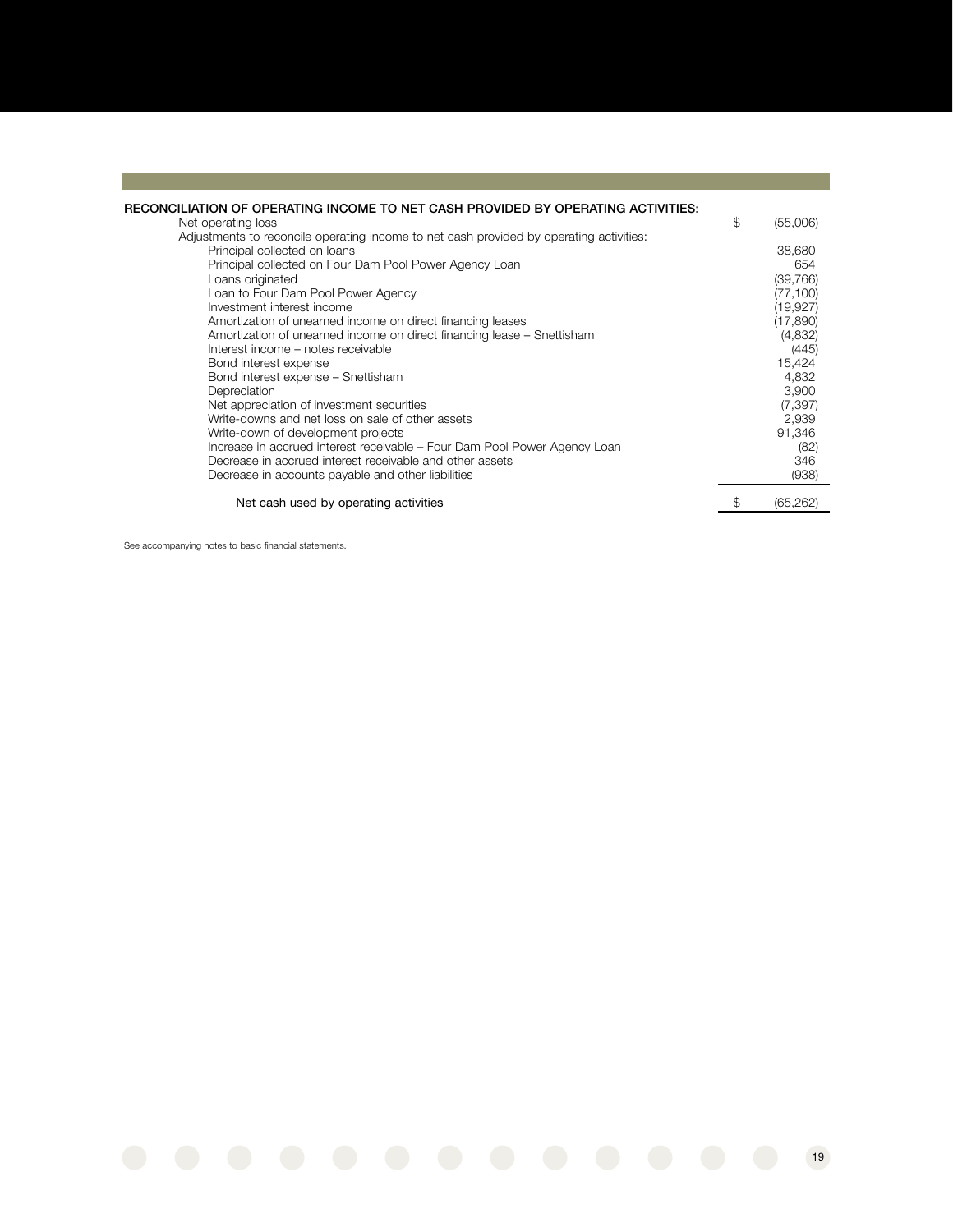#### **(1) ORGANIZATION AND OPERATIONS**

The Alaska Industrial Development and Export Authority (AIDEA) is a component unit of the State of Alaska (State). AIDEA is the primary economic development financing agency of the State, financing economic development projects using existing assets, general obligation bonds or debt secured by project revenues. The Authority's mission is to promote, develop and advance the general prosperity of the people of Alaska, to relieve problems of unemployment and to create additional employment by providing various means of financing and facilitating the financing of industrial, manufacturing, export and business enterprises and other facilities within the State. AIDEA has various powers that support its economic development mission, including, but not limited to, the ability to adopt regulations, to acquire ownership interests in projects, to lease projects, to issue bonds and to acquire and manage projects. AIDEA conducts the majority of its business through the AIDEA Revolving Fund (Authority), established pursuant to legislation. The Authority has two main programs under which it transacts its business, as more fully described below under the headings "Enterprise Development Account" and "Economic Development Account". AIDEA has several smaller programs including a small business economic development loan program and a rural development initiative program that are not part of the Authority. The accompanying financial statements include only the activities of the Authority.

#### **(a) Enterprise Development Account**

A summary of programs available under the Enterprise Development Account follows:

- The loan participation program, under which the Authority purchases participations in loans made by financial institutions to their customers. The Authority's participation is limited to the lesser of 80% or \$10,000,000 of the permanent financing for qualifying facilities. The Authority currently has tax-exempt bonds outstanding under this program, which are general obligations of the Authority.
- The business and export assistance program, under which the Authority provides up to an 80% guarantee of the principal balance and a guarantee of interest to the financial institution making a qualifying loan. The maximum guarantee amount of any loan is \$1,000,000.

#### **(b) Economic Development Account**

Through the Economic Development Account, the Authority has the ability to own and operate facilities which will help to accomplish its mission. Current own-and-operate projects undertaken through the Economic Development Account are:

- DeLong Mountain Transportation System (Red Dog Project). This project consists of a road and port to serve regional needs and permit transportation of lead and zinc concentrates and other minerals from the Red Dog deposit, the largest zinc deposit in the world, located in the DeLong Mountains in northwestern Alaska. The Red Dog Project was financed with Authority funds and bond financings, including \$150,000,000 of general obligation bonds issued in May 1997, which refunded outstanding revenue bonds and provided construction funds.
- Skagway Ore Terminal (Skagway Terminal). This project is a public-use ore terminal port facility in Skagway, Alaska. The Skagway Terminal was financed by a \$25,000,000 bond issue completed in December 1990; all remaining outstanding bonds were called in April 2002. The purchase of a petroleum products tank farm and vehicle fueling facility was financed using Authority funds.
- Federal Express Project. This project consists of an aircraft hangar and maintenance facilities at the Anchorage International Airport. The Federal Express Project was partially financed by a \$28,000,000 bond issue completed in September 1992; the issue was refunded in June 2002.
- Healy Clean Coal Project (Healy Project). This project is a coal-fired power plant located near Healy, Alaska. The Authority received a \$25,000,000 state legislative appropriation and \$117,327,000 of funding from the U.S. Department of Energy, Clean Coal Technology III Demonstration Grant Program to assist in financing the Healy Project. In May 1998, \$85,000,000 of bonds were issued to refund \$85,000,000 of Variable Rate Revolving Fund Bonds originally issued in July 1996, the proceeds of which were used to finance a portion of the Healy Project.
- Seward Coal Load-Out Facility. In May 1995, the Authority purchased a 49% interest in a coal load-out facility in Seward, Alaska for approximately \$6,900,000. The purchase was subject to specific conditions and the execution of a demand note and repurchase agreement, and corporate guarantees by project participants. In September 2002, final coal shipments through the facility occurred; no new contract has been negotiated by the operator.
- Ketchikan Shipyard (Shipyard). Ownership of the Shipyard, located in Ketchikan, Alaska, was transferred to the Authority in July 1997, under an agreement between the Authority and the State Department of Transportation and

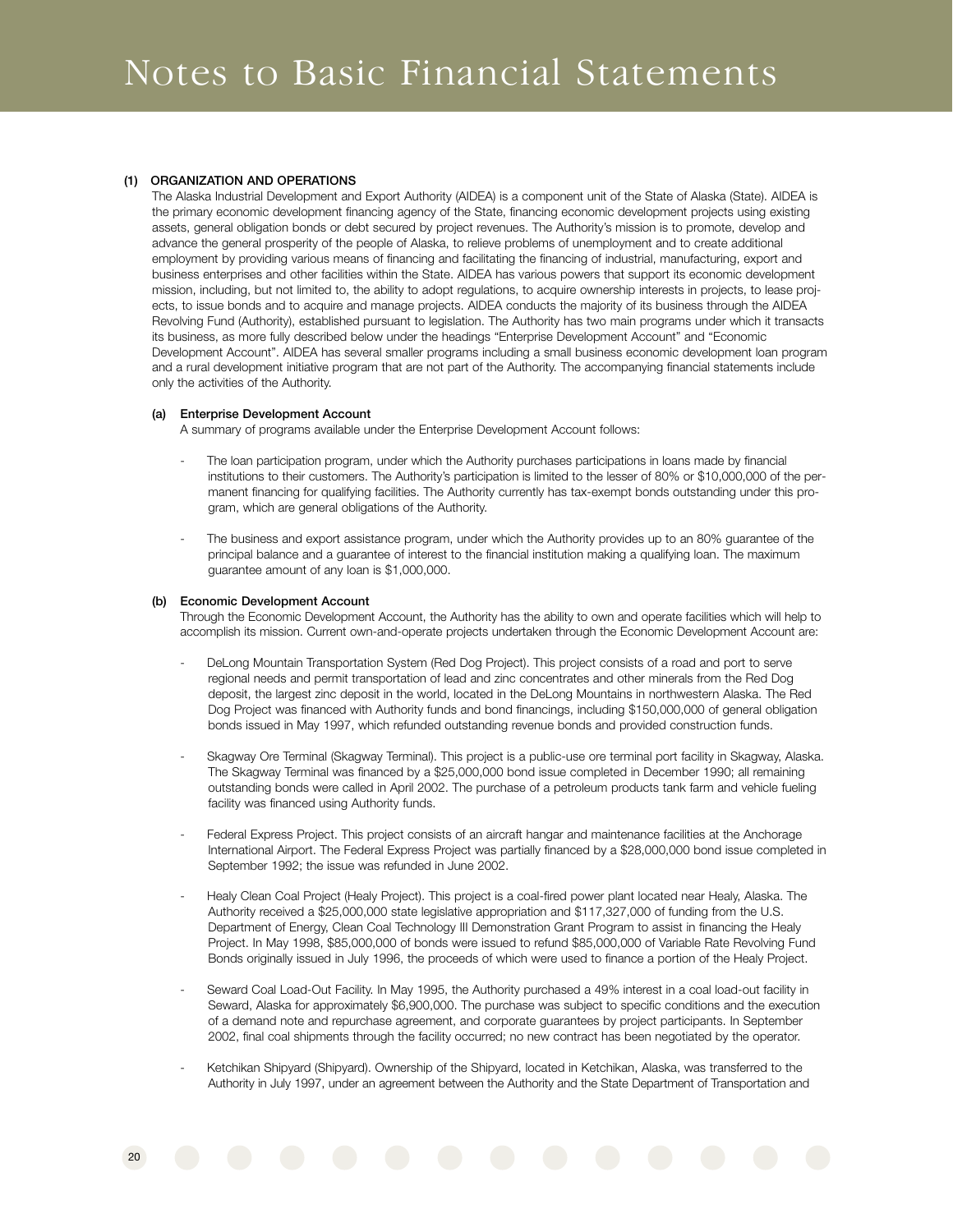Public Facilities. In connection with the transfer, the City of Ketchikan and the Ketchikan Gateway Borough agreed to provide relief from real property taxes and favorable electric rates for the facility. The Borough agreed to provide ongoing funds for maintenance and repairs for the Shipyard. The Authority also agreed to provide funds for maintenance and repairs in an amount equal to the amount contributed by the Borough. The Authority is currently in discussions to sell the Shipvard to the City of Ketchikan or the Ketchikan Gateway Borough for the Authority's net cash investment.

- Snettisham Hydroelectric Project (Snettisham). This project was acquired in August 1998 when the Authority issued \$100,000,000 of revenue bonds to purchase the project, located in southeast Alaska near Juneau, from the Alaska Power Administration, a federal agency, and to provide funds for the purchase and installation of a submarine cable system, which has been completed. The Authority has agreements with Alaska Electric Light and Power (AEL&P), the sole Juneau electric utility. These agreements provide for the sale of the project's entire electrical capability to AEL&P, require AEL&P to provide the project's operations and maintenance, and provide an option for the purchase of the project at any time after five years from the issue date.
- Alaska Seafood International (ASI). The Authority initially loaned money for the construction of the ASI facility, which performs secondary processing for various types of seafood. An equity interest was purchased in November 1998. The project was completed in September 1999 and the Authority purchased the facility and underlying and associated real estate for \$48 million. In addition, the Authority acquired additional equity interests under a December 2000 restructuring.

#### Proposed own-and-operate projects for which the Legislature has authorized the issuance of bonds are:

- The Authority has \$55,000,000 of remaining authorization (from an original \$85,000,000 authorization) to issue bonds to finance the acquisition, design and construction of aircraft maintenance/air cargo/air transport support facilities located at Ted Stevens Anchorage International Airport.
- The Authority has bonding authorization of \$50,000,000 for a bulk commodity loading and shipping terminal to be located within Cook Inlet to be owned by the Authority.
- The Authority has bonding authorization of \$50,000,000 for a facility to be constructed in Anchorage for the offloading, processing, storage and transloading of seafoods. The Authority purchased ASI in September 1999 and no issuance of bonds is anticipated.
- The Authority has bonding authorization of \$20,000,000 to finance the acquisition, design and construction of the Kodiak rocket launch complex and tracking station and the Fairbanks satellite ground station space park. The Authority does not currently anticipate that it will participate in financing the projects.
- The Authority has bonding authorization of \$80,000,000 to finance the expansion, improvement and modification of the existing Red Dog Project port facilities and to finance the construction of new related facilities to be owned by the Authority. The project is currently being reviewed by the U.S. Corps of Engineers for potential federal funding of a portion of the improvements.
- The Authority has bonding authorization of \$30,000,000 to finance the improvement and expansion of the Nome port facilities to be owned by the Authority. The Authority does not currently anticipate that it will participate in financing the project.
- The Authority has bonding authorization of \$28,000,000 to finance development of a railroad right-of-way within a railroad and utility corridor from near Healy to the eastern boundary of Denali National Park.
- The Authority has bonding authorization of \$15,000,000 to finance the construction and improvement of phase 1 of the proposed Hatcher Pass Ski Resort, located in the Matanuska-Susitna Borough.

Pursuant to legislation enacted in 1993, the members of the Board of Directors of the Authority also serve as the Board of Directors of the Alaska Energy Authority (AEA). The staff of the Authority serves as the staff of AEA. The Authority and AEA continue to exist as separate legal entities. Pursuant to legislation effective July 1, 1999, certain programs previously administered by the former Department of Community and Regional Affairs, Division of Energy, were transferred to AEA for administration. There is no commingling of funds, assets or liabilities between the Authority and AEA and there is no responsibility of one for the debts or the obligations of the other. Consequently, the accounts of AEA are not included in the accompanying financial statements.

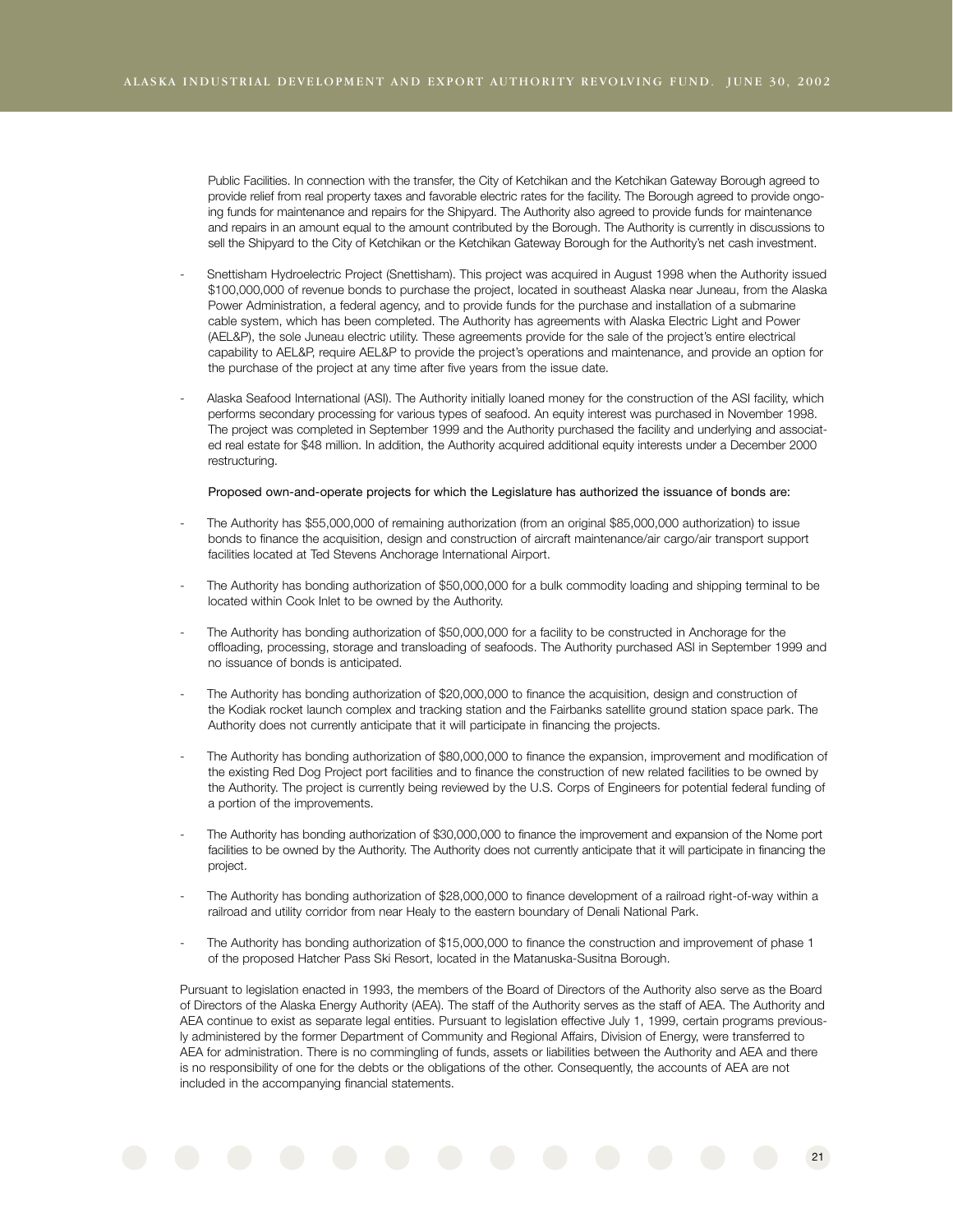#### **(c) Other**

The Authority has a stand-alone revenue bond program under which the Authority acts as a conduit to facilitate a financing transaction for facilities owned by third parties. Stand-alone revenue bonds issued by the Authority are not general obligations of the Authority. They are payable only out of revenues derived from the financing of projects or the private businesses for which the projects are financed. The Authority is specifically authorized to issue revenue bonds to finance the construction of power transmission interties to be owned by electric utilities in a collective amount not to exceed \$185,000,000; as of June 30, 2002, no bonds under this authorization have been issued. As of June 30, 2002, the Authority had issued revenue bonds for 299 projects (not including bonds issued to refund other bonds). The principal amount payable for revenue bonds issued after July 1, 1995 was \$97,766,000. The aggregate amount outstanding for the remaining revenue bonds, which were issued prior to July 1, 1995, could not be determined; however, their original issue amounts totaled \$616,000,000 (not including bonds issued to refund other bonds).

#### **(d) Small Business Economic Development and Rural Development Initiative Fund Loan Programs**

AIDEA's Small Business Economic Development Loan Program provides financing to eligible applicants under the United States Economic Development Administration Long-Term Economic Deterioration program and the Sudden and Severe Economic Dislocation program. The Small Business Economic Development Revolving Loan Fund was created to receive loan fund grants from the United States Economic Development Administration.

AIDEA's Rural Development Initiative Fund Loan Program is designed to create job opportunities in rural Alaska by providing small Alaskan businesses with needed capital that may not be available in conventional markets. Businesses must be Alaskan owned and located in a community of 2,500 or less on the road system or off-road communities of 5,000 or less.

#### **(2) SUMMARY OF SIGNIFICANT ACCOUNTING POLICIES**

On July 2001, the Authority adopted three new accounting statements issued by the Governmental Accounting Standards Board (GASB):

- Statement No. 34, *Basic Financial Statements and Management's Discussion and Analysis for State and Local Governments;*
- Statement No. 37, *Basic Financial Statements and Management's Discussion and Analysis for State and Local Governments: Omnibus;* and
- Statement No. 38, *Certain Financial Statement Disclosures*

GASB Statement No. 34 (as amended by GASB Statement No. 37) resulted in modifications in the financial reporting model used by the Authority. Modifications include presentation of management's discussion and analysis (as required supplementary information), cash flow statement using the direct method and reclassification of net assets according to certain criteria. The adoption of GASB Statement No. 34 had no cumulative effect on net assets.

GASB Statement No. 38 requires certain disclosures to be made in the notes to the financial statements concurrent with the implementation of GASB Statement No. 34. While this Statement does not affect amounts reported in the financial statements of the Authority, certain note disclosures have been added and or amended.

#### **(a) Basis of Accounting – Enterprise Fund Accounting**

The accounts of the Authority are organized as an Enterprise Fund. Accordingly, the financial activities of the Authority are reported using the economic resources measurement focus and the accrual basis of accounting, whereby revenues are recorded when earned and expenses are recorded when goods or services are received or the related liability is incurred.

GASB Statement No. 20, *Accounting and Financial Reporting for Proprietary Funds and Other Governmental Entities That Use Proprietary Fund Accounting,* provides two options for reporting proprietary fund activities. The Authority has elected to apply all applicable GASB pronouncements and all FASB Statements and Interpretations, Accounting Principles Board Opinions and Accounting Research Bulletins issued on or before November 30, 1989, unless they conflict with or contradict GASB pronouncements.

#### **(b) Cash and Cash Equivalents**

For purposes of the statement of cash flows, cash and cash equivalents consist of cash, short term commercial paper and repurchase agreements, whether unrestricted or restricted as to their use.

#### **(c) Investments**

The Authority's marketable securities are reported at fair value in the financial statements. Unrealized gains and losses are reported as components of the change in fund net assets. Fair values are obtained from independent sources for marketable securities.

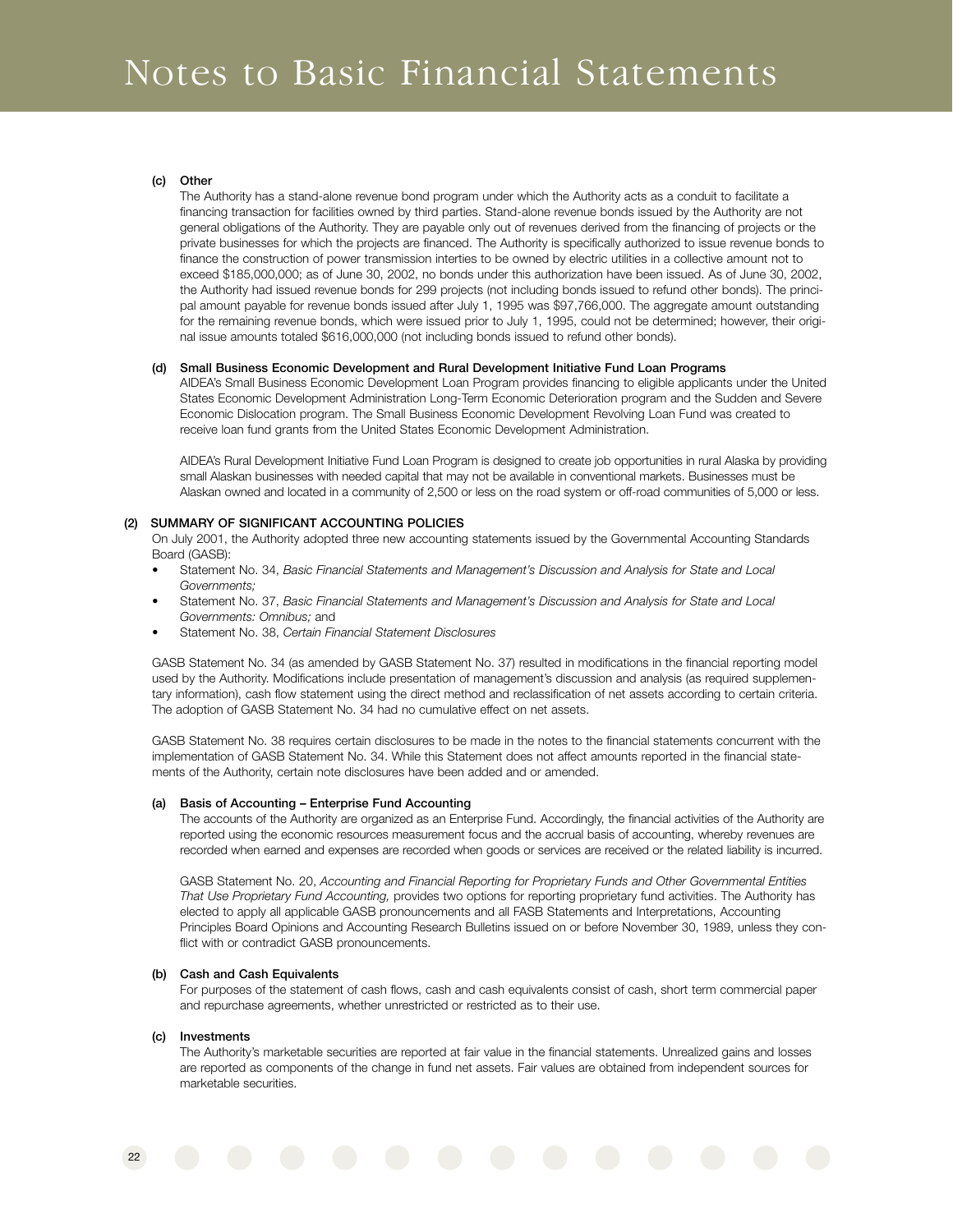#### **(d) Loans and Related Interest Income**

Loans are primarily secured by first deeds of trust on real estate located in Alaska and are generally carried at amounts advanced less principal payments collected. Interest income is accrued as earned. Accrual of interest is discontinued whenever the payment of interest or principal is more than ninety days past due or when the loan terms are restructured. The Authority considers lending activities to be part of its principal ongoing operations and classifies it as operating in the statement of revenues, expenses and changes in fund net assets. Loans are considered program loans for the purposes of cash flow presentation.

#### **(e) Net Investment in Direct Financing Leases**

The Authority leases various projects pursuant to certain agreements (as more fully described in note 7) which are recorded in the accompanying financial statements as direct financing leases. Interest income related to direct financing leases is recognized using the effective interest method which produces a constant periodic rate of return on the outstanding investment in the lease. The Authority considers such activity to be part of its principal ongoing operations and classifies it as operating in the statement of revenues, expenses and changes in fund net assets.

#### **(f) Development Projects**

The Authority's development projects are carried at cost, adjusted for permanent impairments of value. The Authority recognizes impairment losses for long-lived assets whenever events or changes in circumstances result in the carrying amount of the assets exceeding the sum of the expected future cash flows associated with such assets. The Authority considers development project activity, including impairments, if any, to be part of its principal ongoing operations and classifies it as operating in the statement of revenues, expenses and changes in fund net assets.

#### **(g) Notes Receivable**

The Authority owns a partial interest in a facility that is accounted for as a note. Interest income is recognized when it is earned. Interest is calculated using a rate of 7.5%.

#### **(h) Allowance for Loan Losses**

The allowance for loan losses represents management's judgment as to the amount required to absorb potential losses in the loan portfolio. The factors used by management to determine the allowance required include historical loss experience, individual loan delinquencies, collateral values, economic conditions and other factors. Management's opinion is that the allowance is currently adequate to absorb known losses and inherent risks in the portfolio.

#### **(i) Allowance for Lease Receivables**

The allowance for lease receivables represents management's judgment as to the amount required to absorb potential unrealizable direct financing lease receivables. The factors used by management to determine the allowance required include individual lease delinquencies, property values, economic conditions and other factors. Management's opinion is that no allowance for lease receivables is required at June 30, 2002.

#### **(j) Environmental Issues**

The Authority's policy relating to environmental issues is to record a liability when the likelihood of Authority responsibility for clean-up is probable and the costs are reasonably estimable. At June 30, 2002, there were no environmental issues which met both of these criteria and, accordingly, no provision has been made in the accompanying financial statements for any potential liability which may result.

#### **(k) Appropriations and Grants**

The Authority recognizes grant revenue under the provisions of GASB Statement No. 33, *Accounting and Financial Reporting for Nonexchange Transactions,* whereby, revenue is recognized when all applicable eligibility requirements, including time requirements are met.

#### **(l) Income Taxes**

The Internal Revenue Code provides that gross income for tax purposes does not include income accruing to a state or territory, or any political subdivision thereof, which is derived from the exercise of any essential governmental function or from any public utility. The Authority is a political subdivision of the State performing an essential governmental function and is therefore exempt from Federal and State income taxes.

#### **(m) Depreciation**

Depreciation is charged to operations by use of the straight-line method over the estimated useful lives of depreciable assets, ranging from 10 to 35 years.

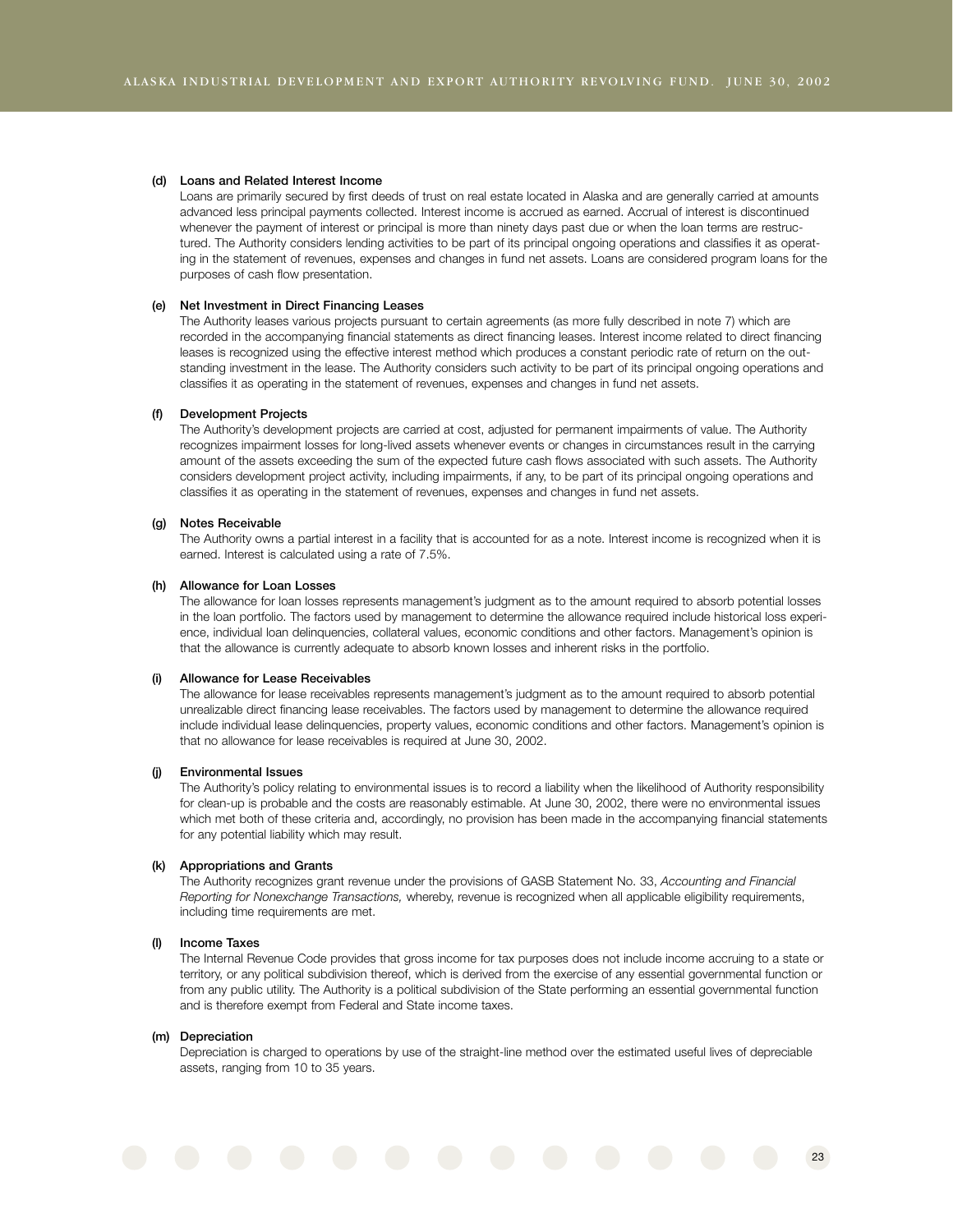#### **(n) Transfers**

Transfers out to other State agencies are recorded when the liability has been incurred and the amount is reasonably estimable.

#### **(o) Segment Information**

For purposes of segment reporting, activity related to Snettisham is considered to be a separate segment. The financial statements disclose all information required by the Authority's Snettisham bond resolution.

#### **(p) Estimates**

In preparing the financial statements, management of the Authority is required to make estimates and assumptions that affect the reported amounts of assets and liabilities and disclosures of contingent assets and liabilities as of the date of the balance sheet and revenue and expenses for the period. Actual results could differ from those estimates.

#### **(3) ADDITIONAL INFORMATION REGARDING CASH AND CASH EQUIVALENTS**

At June 30, 2002 the Authority's carrying amount of deposits was \$26,135,000 (\$11,720,000 was restricted) and the bank balance was \$26,482,000. All of the bank balance was covered by federal depository insurance or by collateral held by the Authority's agent in the Authority's name.

#### **(4) INVESTMENT SECURITIES**

24

Major components of investment securities, the maturity distribution and carrying value at June 30, 2002 follows (stated in thousands):

| U.S. Treasury securities maturity: |               |
|------------------------------------|---------------|
| Within one year                    | \$<br>72,233  |
| After one but within five years    | 49.875        |
| After five but within ten years    | 14,507        |
| Thereafter                         | 31,710        |
|                                    | 168.325       |
| U.S. Government agencies maturity: |               |
| Within one year                    | 20,280        |
| After one but within five years    | 40.218        |
| After five but within ten years    | 28,342        |
| Thereafter                         | 1,598         |
|                                    | 90.438        |
| Corporate securities maturity:     |               |
| After one but within five years    | 40,411        |
| After five but within ten years    | 42.416        |
| Thereafter                         | 13,305        |
|                                    | 96,132        |
|                                    | \$<br>354,895 |

All cash, investments and collateral for the repurchase agreements are registered in the Authority's name and are held by the Authority or its custodian. This arrangement results in Category 1 safekeeping risk, the lowest safekeeping risk classification as defined by GASB Statement No. 3 and Technical Bulletin No. 87-1.

Certain investment securities, repurchase agreements and cash are restricted by the terms of the Authority's bond resolutions or other agreements. A summary of restricted amounts at June 30, 2002 follows (stated in thousands):

|                                           | Allowable usage                            |   |        |
|-------------------------------------------|--------------------------------------------|---|--------|
| Capital reserve funds                     | Secure debt service payments - bonds       | S | 2.494  |
| Debt service and loan prepayment accounts | Funds held for future debt service - bonds |   | 817    |
| Red Dog Project                           |                                            |   |        |
| Sustaining Capital Fund                   | Project costs                              |   | 11.644 |
| Snettisham Hydroelectric                  |                                            |   |        |
| Project Funds                             | Various costs relating to the project      |   | 9.486  |
|                                           |                                            |   | 24.441 |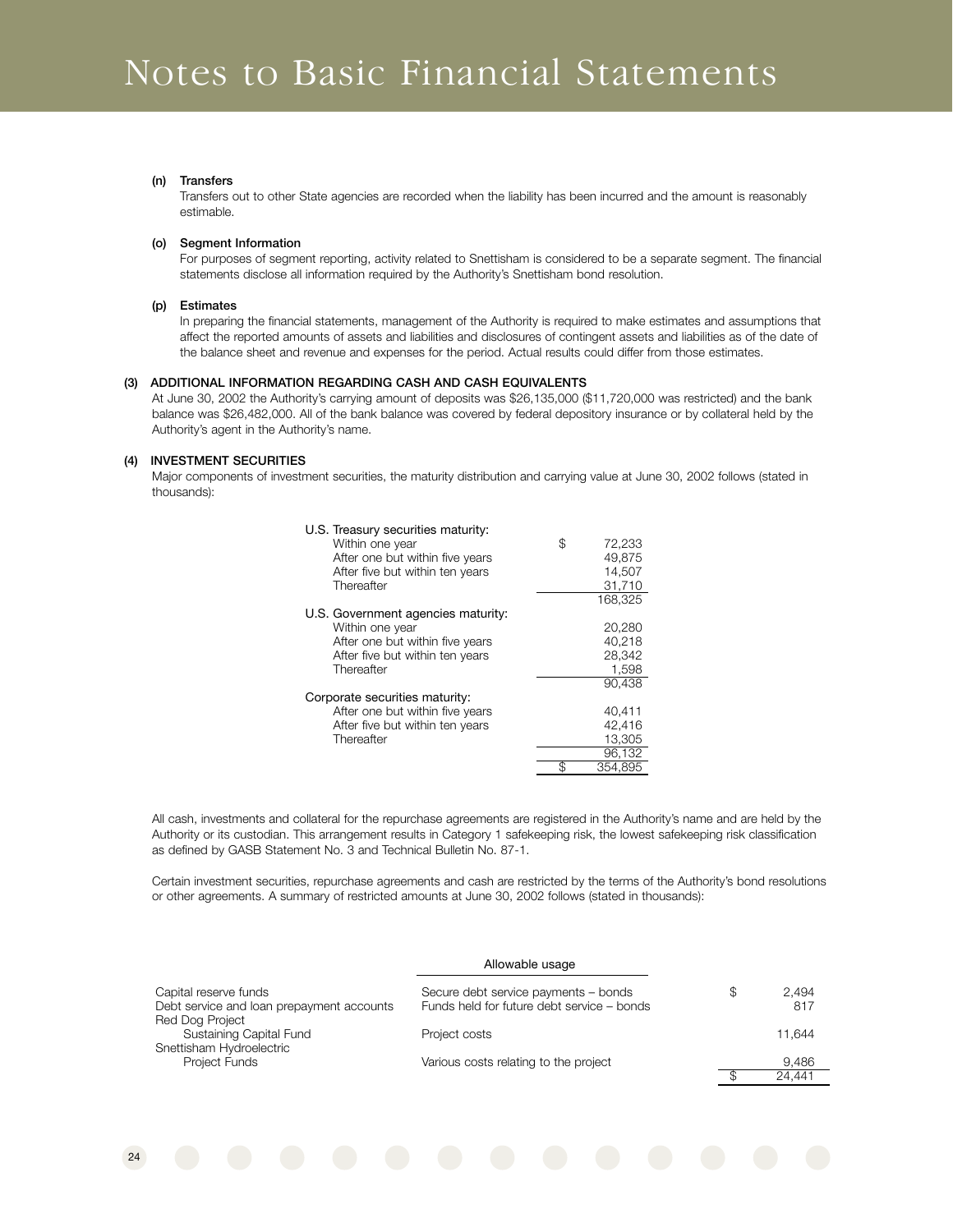#### **(5) LOANS**

The Authority participates with regulated financial institutions in secured commercial real estate and other loans to businesses throughout the State. Although the Authority has a diversified loan portfolio, the Authority's ability to collect on loans is generally contingent upon economic conditions in the State.

Loans outstanding at June 30, 2002 are classified as follows (dollar amounts stated in thousands):

|                                     | Number | Amount      |
|-------------------------------------|--------|-------------|
| Appropriated<br>Loan participation: | 265    | \$<br>8,035 |
| Bonds outstanding                   | 34     | 7,994       |
| Bonds retired                       | 48     | 15,565      |
| Internally funded                   | 159    | 173,072     |
| OREO sale financing                 | 28     | 10,346      |
| Other                               | 18     | 478         |
|                                     | 552    | 215,490     |
| Less current portion                |        | (10, 225)   |
|                                     |        | 205.265     |

The aging of loans at June 30, 2002 follows (dollar amounts stated in thousands):

|                      | Percent | Amount        |
|----------------------|---------|---------------|
| Current<br>Past due: | 97.69%  | \$<br>210,505 |
| $31 - 60$ days       | 1.92%   | 4,134         |
| 61-90 days           | 0.24%   | 521           |
| Over 90 days         | 0.15%   | 330           |
|                      | 100.00% | 215.490       |

Loans which are more than 90 days past due, excluding restructured loans, on which the accrual of interest has been discontinued amounted to \$330,000 at June 30, 2002. Gross interest income which would have been received on these loans amounted to \$32,000 for the year ended June 30, 2002. The amount of interest income collected and included in the change in net assets was \$27,000 for the year ended June 30, 2002.

Loans on which the terms have been restructured amounted to \$3,583,000 at June 30, 2002. Gross interest income which would have been received on these loans amounted to \$306,000 for the year ended June 30, 2002. The amount of interest income collected and included in the change in net assets was \$210,000 for the year ended June 30, 2002.

#### **(6) ALLOWANCE FOR LOAN LOSSES**

An analysis of changes in the allowance for loan losses for the year ended June 30, 2002 follows (stated in thousands):

| Balance at beginning of year    | S | 12.197 |
|---------------------------------|---|--------|
| Recoveries of loans charged off |   | 40     |
| Loans charged off               |   | (207)  |
| Balance at end of year          |   | 12.030 |
|                                 |   |        |

#### **(7) NET INVESTMENT IN DIRECT FINANCING LEASES, NOTES AND DEVELOPMENT PROJECTS**

#### **(a) Direct Financing Leases**

The Authority leases the Federal Express Project under an agreement which is recorded as a direct financing lease, expiring twenty years after the facility was placed in service in March 1995. Minimum lease payments under the agreement will return the cost of the Federal Express Project plus 7.55% interest and are expected to be sufficient to pay the debt service on the \$20,475,000 Revolving Fund Refunding Bonds issued June 20, 2002.

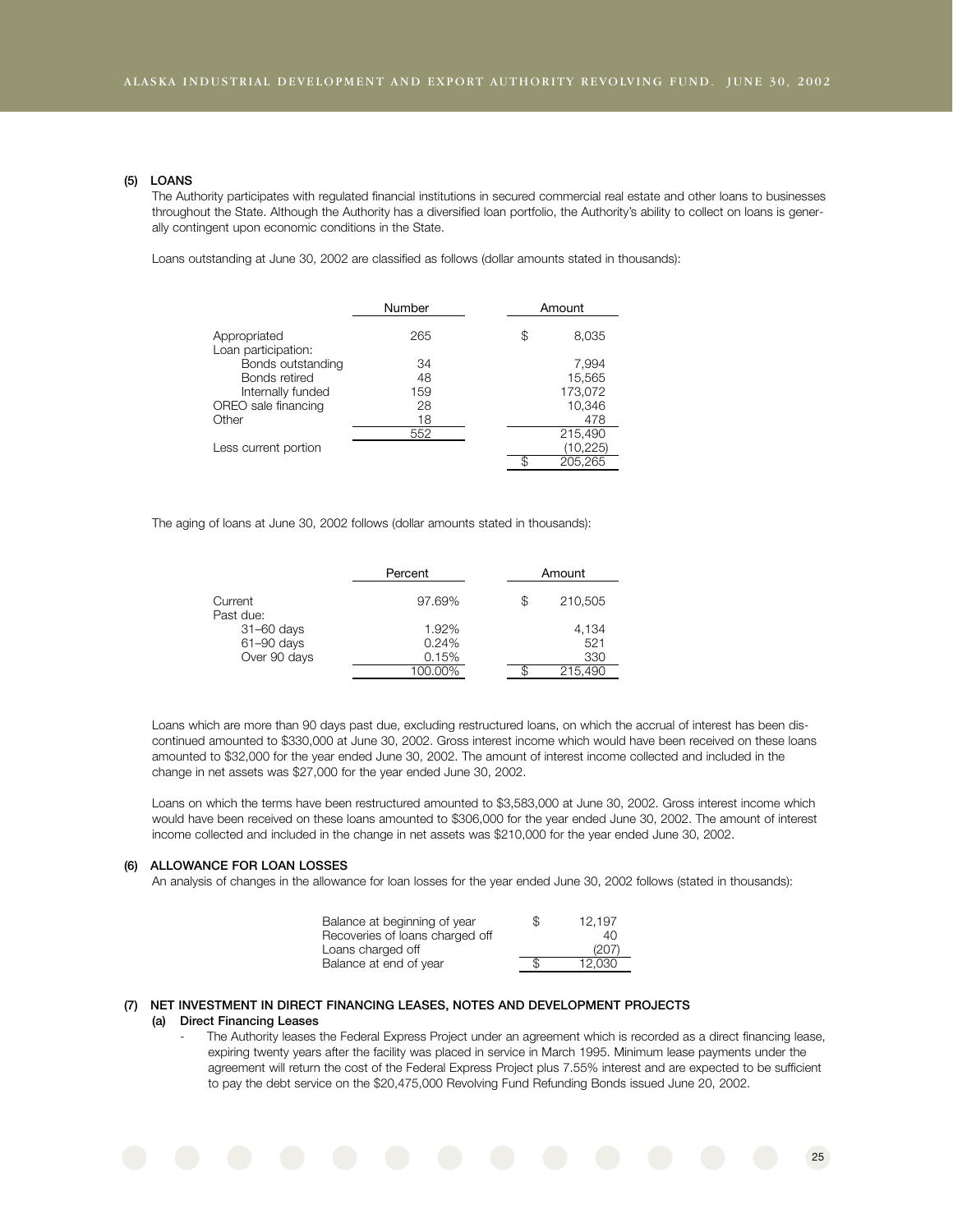# Notes to Basic Financial Statements

- Minimum annual toll fees for usage of the DeLong Mountain Transportation System return the cost of the initial Red Dog Project, which went into service in 1990, to the Authority over 50 years at an interest rate of 6.5%. Toll fees for the expansion to the Red Dog Project return the cost of the expansion from the in-service date through the end of the term of the agreement at a rate based on bonds issued to finance the expansion.
- The Authority leases the Alaska Seafood International project under an agreement which is recorded as a direct financing lease with an initial term of 30 years. Monthly minimum lease payments range from \$360,000 to \$370,000 with several larger payments scheduled during the lease term. During an initial operating term, lease payments may be deferred if certain performance benchmarks are not satisfied. Additional information regarding this project is described below.

The components of the Authority's net investment in direct financing leases at June 30, 2002 are (stated in thousands):

| Minimum lease payments receivable<br>Less unearned income<br>Less impairment loss | S | 824.645<br>(495,031)<br>(25,600) |
|-----------------------------------------------------------------------------------|---|----------------------------------|
| Net investment in direct financing leases                                         |   | 304.014                          |

At June 30, 2002, future minimum lease payments receivable for each of the five succeeding fiscal years are (stated in thousands):

| Year ending June 30:         | Amount |                                      |
|------------------------------|--------|--------------------------------------|
| 2003<br>2004<br>2005<br>2006 | \$     | 20,650<br>22,900<br>23,650<br>24,730 |
| 2007                         |        | 25,090                               |

The components of the Authority's net investment in direct financing leases by project at June 30, 2002 are (stated in thousands):

| Alaska Seafood International   | S | 22,400  |
|--------------------------------|---|---------|
| <b>Federal Express Project</b> |   | 24.537  |
| Red Dog Project                |   | 257.077 |
|                                |   | 304.014 |

The Authority provided construction financing and, upon substantial completion in 1999, acquired the ASI facility and underlying and associated real estate for \$48 million. The Authority entered into a long-term lease of the facilities, with rent payments scheduled to commence in October 2000. Initially, private U.S. investors and a Taiwan investment company comprised the ownership of the operator of the facility. In February 2000, following a change in political control in Taiwan, the Taiwan investment company was directed to return to Taiwan, and the project encountered financial difficulties. In April 2001, Sunrise Capital Partners of New York (Sunrise) purchased a 51% interest in ASI. Concurrent with the purchase by Sunrise, the Authority, a secured lender, the other owners and ASI signed an agreement to restructure approximately \$25 million of debt, to provide new operating capital and to make the Authority and the secured lender equity owners of ASI. The Authority converted accrued and prospective payments due under the lease agreement and an equity contribution of \$2.5 million for a 29% equity interest in ASI. Operations at the plant resumed in 2001. After the restructuring, Sunrise and other equity owners contributed additional equity, so that the Authority's interest in ASI dropped to approximately 20%.

In the third quarter of 2002, the company again ran into financial difficulties and operations became virtually dormant. Another restructuring by the equity owners was completed subsequent to year end. The Authority's ownership interest decreased to approximately 8% as a result. As part of the restructuring, the Authority purchased from ASI land adjacent to the ASI facility for \$2 million and agreed, under certain conditions, to contribute, for additional equity in ASI, up to

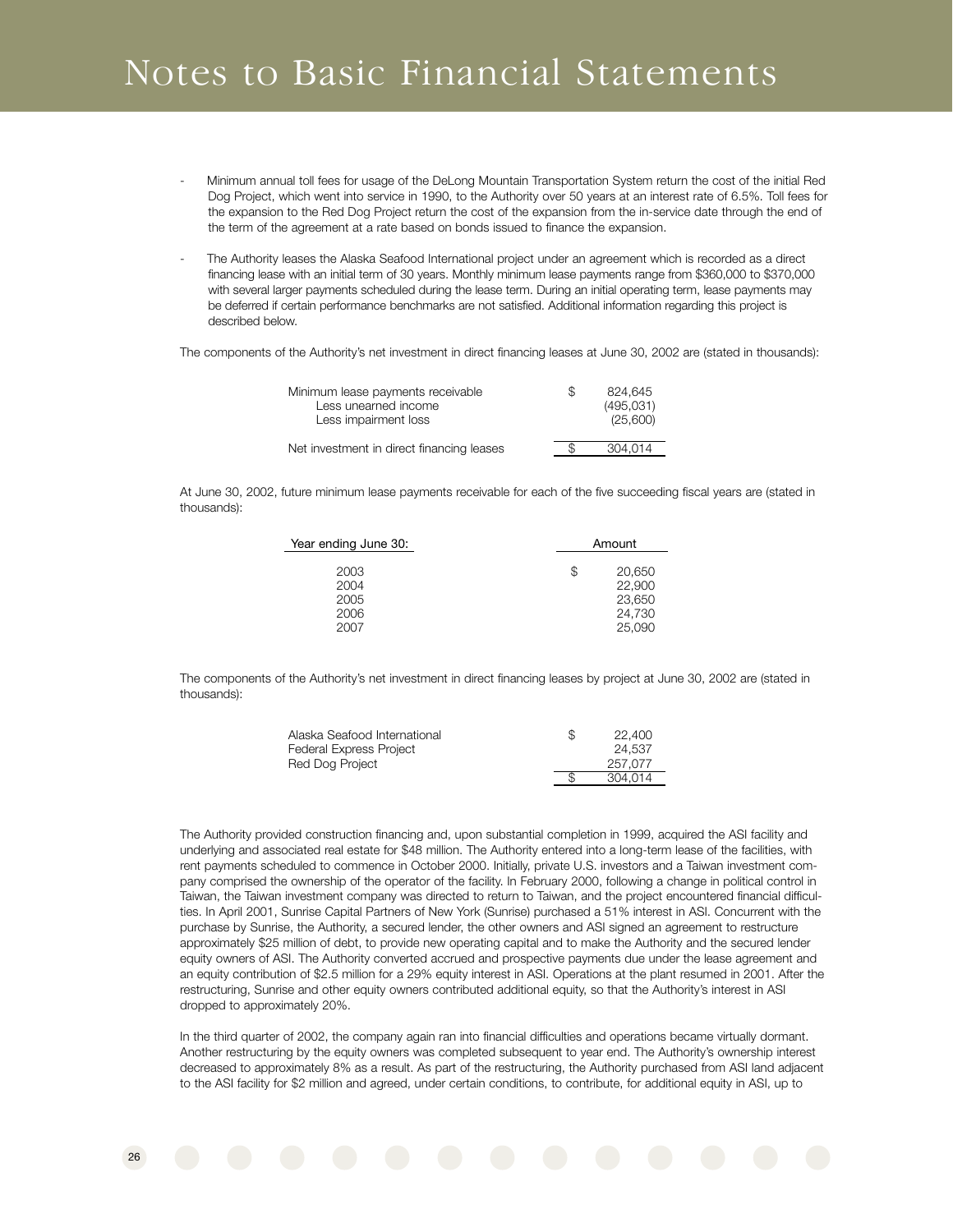\$500,000 more to be used for facility related expenses. The Authority received land with an estimated market value at least equal to the amount paid for the land. Other participants contributed additional equity of approximately \$1,350,000, and further agreed to other deferrals and concessions which effectively provide ASI additional working capital. The restructuring provided ASI with necessary working capital to continue operations. Certain organizational changes also took place, including the appointment of a new president and CEO of ASI.

The Authority recognized an impairment loss of \$25,600,000 on its investment in the ASI facility during the year ended June 30, 2002 in response to the operating problems incurred by ASI. The facility was valued at its estimated fair value in the event that ASI operations cease (based upon an appraisal).

#### **(b) Notes Receivable**

The Authority receives user fees in consideration of its interest in the Seward Coal Load-Out facility. The user continues to operate the facility at its sole expense. The Authority accounts for this transaction as a note receivable.

#### **(c) Development Projects**

- The Skagway Terminal is currently vacant. The Authority is attempting to locate potential new users, however low world base metal prices have precluded new mineral development in the areas that the Skagway Terminal services.
- See note 11 for information relating to the Healy Project.
- The Authority entered into an operations and maintenance agreement for the Shipyard with Alaska Ship and Drydock (ASD). Under that agreement, the Authority is paid a minimum \$1,500 per month for certain uses of the facility and is also paid a percentage of net profits resulting from ASD's activities at the Shipyard. The Authority is currently negotiating to sell the Shipyard and has reduced the carrying value of its investment to estimated net realizable value.

The components of the Authority's net investment in development projects at June 30, 2002 are (stated in thousands):

| Skagway Terminal         | \$<br>1.982 |
|--------------------------|-------------|
| Healy Clean Coal Project | 56,000      |
| Ketchikan Shipyard       | 3.047       |
|                          | 61.029      |

Capital asset activity for the year ended June 30, 2002 follows (stated in thousands):

|                                                                                    | Balance at<br>June 30, 2001 | <b>Additions</b> | Losses and<br><b>Deletions</b> | Balance at<br>June 30, 2002 |
|------------------------------------------------------------------------------------|-----------------------------|------------------|--------------------------------|-----------------------------|
| Capital assets not being depreciated:<br>Development projects<br>Land              | \$<br>2,128<br>600          | 1,915            | 1,736                          | 2,307<br>600                |
| Total capital assets not<br>being depreciated                                      | \$<br>2,728                 | 1,915            | 1,736                          | 2,907                       |
| Capital assets being depreciated:<br>Development projects<br>Other capital assets  | \$<br>134,394<br>2,698      | 4                | 65,746                         | 68,652<br>2,698             |
| Total capital assets<br>being depreciated                                          | 137,092                     | 4                | 65,746                         | 71,350                      |
| Less accumulated depreciation for:<br>Development projects<br>Other capital assets | 6.030<br>79                 | 3.900<br>135     |                                | 9,930<br>214                |
| Total accumulated<br>depreciation                                                  | 6,109                       | 4,035            |                                | 10,144                      |
| Capital assets being depreciated, net                                              | 130,983<br>\$               | (4,031)          | 65,746                         | 61,206                      |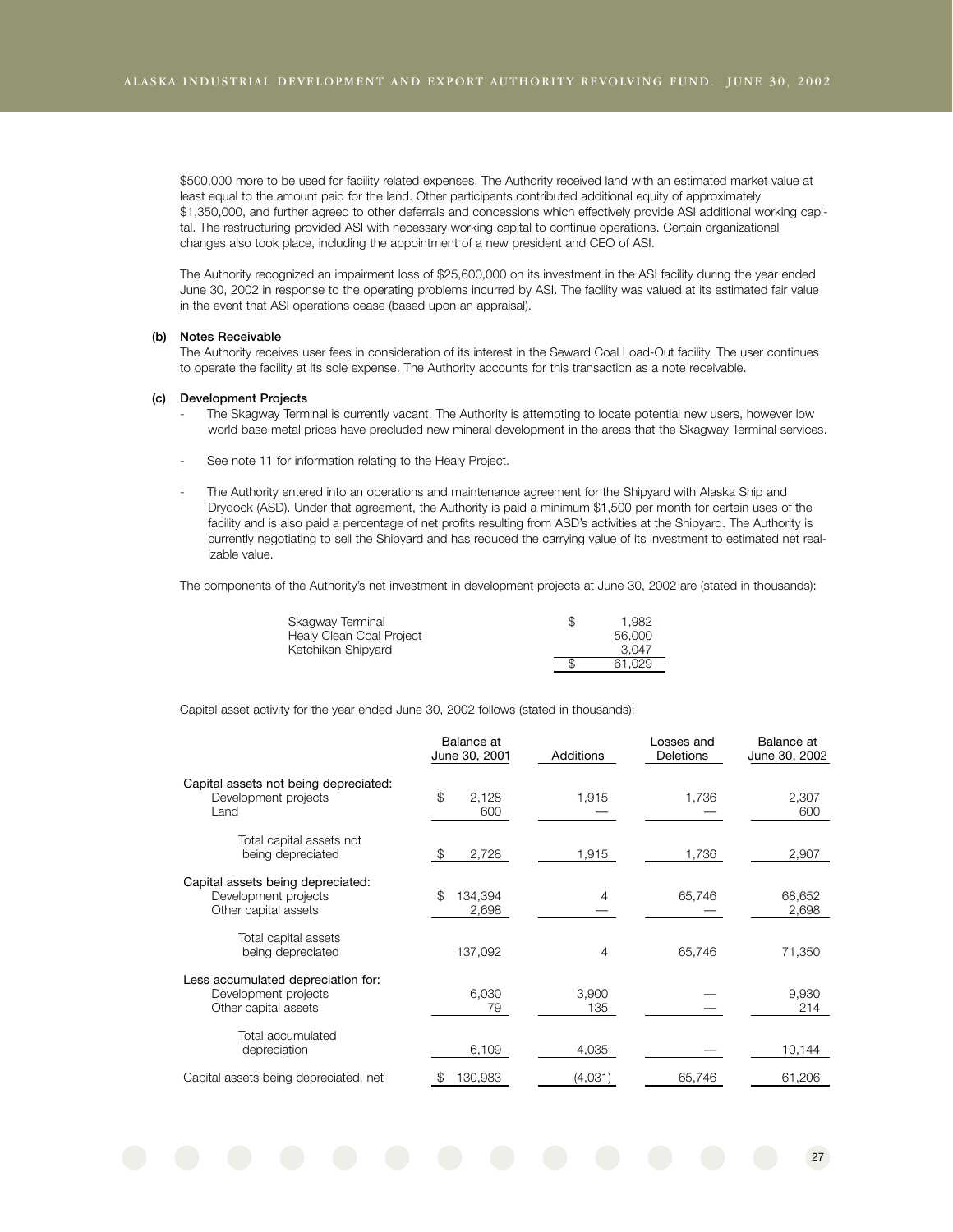#### **(d) Restricted Direct Financing Lease**

During 1999, the Authority purchased the Snettisham Hydroelectric Project from the federal government. Under the terms of various agreements, the project is operated by and all power from the project is sold to AEL&P. The project provides the majority of the Juneau-Douglas area electrical energy.

#### **(8) FOUR DAM POOL POWER AGENCY LOAN**

The Four Dam Pool loan is an up to \$82,100,000 purchase-money financing the Authority provided to the Four Dam Pool Power Agency, a joint action agency (Agency) on January 31, 2002, to acquire the Four Dam Pool Project from AEA.

The project consists of the generation and transmission facilities and other property associated with the Swan Lake Hydroelectric Project (providing power to Ketchikan), the Lake Tyee Hydroelectric Project (providing power to Wrangell and Petersburg), the Solomon Gulch Hydroelectric Project (providing power to Valdez and Glennallen), and the Terror Lake Hydroelectric Project (providing power to Kodiak) (collectively, "the Four Dam Pool Project"). At the present time, none of the individual projects or the communities they serve are interconnected. Since the Four Dam Pool Project's inception, power from the projects has been sold pursuant to a Long Term Power Sales Agreement (PSA) entered into between AEA and the City of Ketchikan dba Ketchikan Public Utilities, the City of Wrangell dba Wrangell Municipal Light and Power, the City of Petersburg dba Petersburg Municipal Power and Light, Copper Valley Electric Association, Inc. and Kodiak Electric Association, Inc. ("Purchasing Utilities"). With certain limited exceptions, the Purchasing Utilities are obligated to purchase their power requirements from the Four Dam Pool Project to the extent the power is available. Power is sold to the Purchasing Utilities at a uniform rate. The Loan Agreement provides that the PSA may not be amended without the Authority's consent.

On January 31, 2002, AEA sold the Four Dam Pool Project to the Agency. The Agency's membership is composed solely of the Purchasing Utilities. Under the terms of the sale, the Agency was assigned all of AEA's interest and assumed all of AEA's obligations in the Four Dam Pool Project and the PSA.

The Authority loaned \$77,100,000 to the Agency for the purchase, closing costs and initial funding of reserves related to the Agency's acquisition of the Four Dam Pool Project. The Authority further agreed to lend to the Agency up to an additional \$5,000,000 no later than April 30, 2010, if the Agency meets certain conditions related to construction of an intertie between the Swan Lake Hydroelectric Project and the Lake Tyee Hydroelectric Project or if the Agency owes a purchase credit to AEA because the Agency fails to make timely progress on the Swan-Tyee Intertie project.

The Four Dam Pool Loan, comprising both the initial and potential loan, with interest at 6.5% per annum, is payable in installments over no more than 25 years from revenues generated by the sale of power pursuant to the PSA. The Authority's interests in the Four Dam Pool Loan are secured under a trust agreement and a deed of trust and security agreement. Under the loan agreement with the Authority, the Agency is required to deposit the entire debt service component of the power rate into a dedicated account which is then available to make the required deposits to the trustee for debt service and required reserve account deposits. The trustee under the trust agreement holds and administers various accounts and assets of the trust estate. Assets that secure the Four Dam Pool Loan include the Four Dam Pool Project, project reserve funds and dedicated accounts, the PSA and other associated tangible and intangible assets.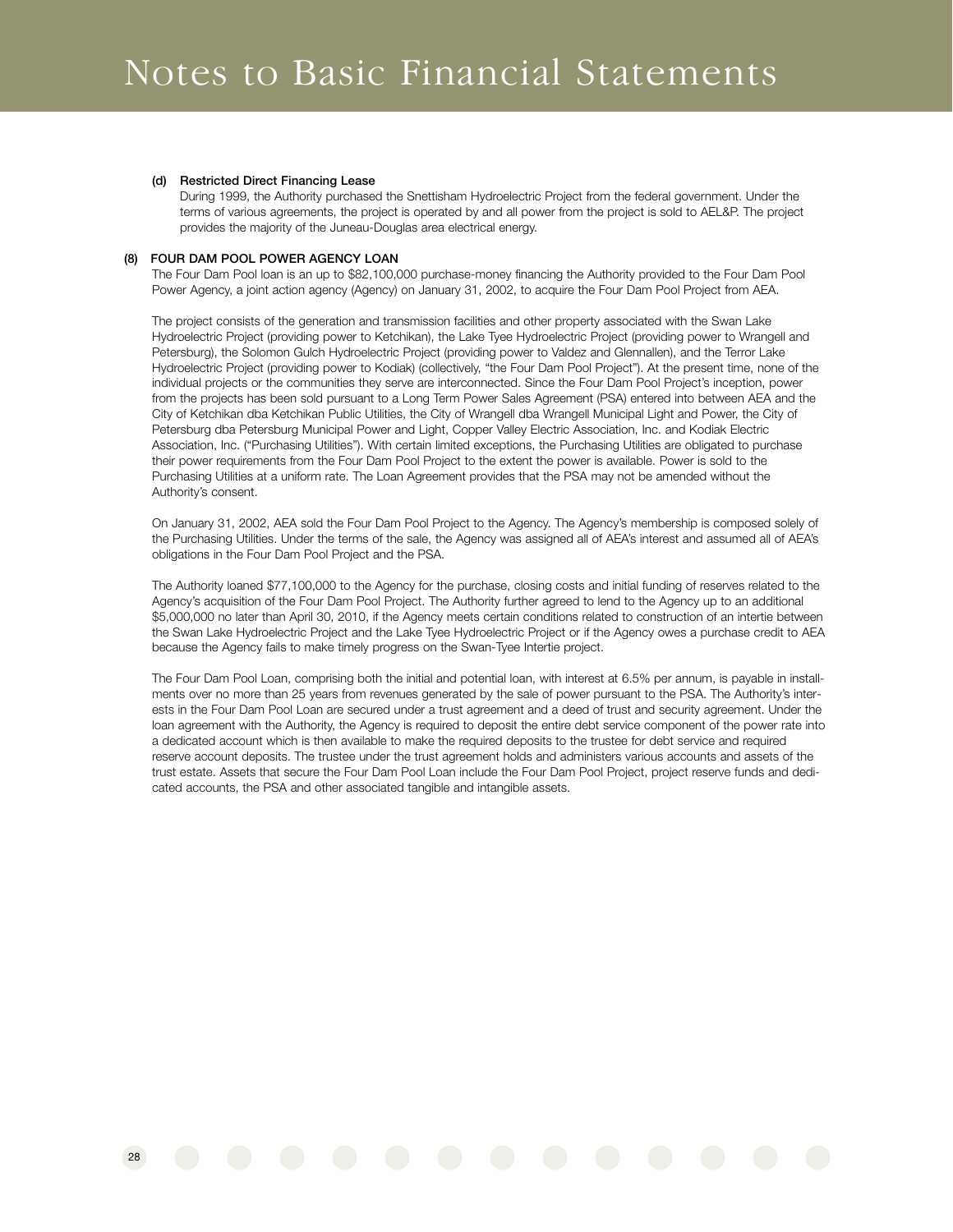#### **(9) BONDS PAYABLE**

The composition of bonds outstanding issued under the Authority's Revolving Fund Bond Resolution (Revolving Fund Bonds) at June 30, 2002 follows (interest rate and maturity date information is as of June 30, 2002. Dollar amounts are stated in thousands):

|                                                                                | Balance at<br>June 30, 2001 | Additions        | Deletions | Balance at<br>June 30, 2002 | Amounts due<br>within<br>one year |
|--------------------------------------------------------------------------------|-----------------------------|------------------|-----------|-----------------------------|-----------------------------------|
| Revolving Fund Bonds:                                                          |                             |                  |           |                             |                                   |
| Series 1990A - issued December<br>13, 1990, called April 2002                  | 14,285<br>\$                |                  | 14,285    |                             |                                   |
| Series 1992A - issued September<br>30, 1992, defeased June 20, 2002            | 21,665                      |                  | 21,665    |                             |                                   |
| Series 1995A - 5.85% to 6.0%, issued<br>May 17, 1995, maturing through 2005    | 3,165                       |                  | 495       | 2,670                       | 825                               |
| Series 1997A – 5.5% to 6.125%, issued<br>March 27, 1997, maturing through 2027 | 136,115                     |                  | 3,940     | 132,175                     | 4,160                             |
| Revolving Fund Refunding Bonds:                                                |                             |                  |           |                             |                                   |
| Series 1993A - 5.6% to 6.2%, issued<br>June 3, 1993, maturing through 2010     | 7,605                       |                  | 1,720     | 5,885                       | 605                               |
| Series 1994A - 5.6% to 5.9%, issued<br>March 30, 1994, maturing through 2006   | 3,330                       |                  | 970       | 2,360                       | 525                               |
| Series 1995B - 5.7% to 5.85%, issued<br>May 17, 1995, maturing through 2005    | 5,325                       |                  | 2,835     | 2,490                       | 615                               |
| Series 1998A - 4.5% to 5.25%, issued<br>May 14, 1998, maturing through 2023    | 79,575                      |                  | 2,050     | 77,525                      | 2,140                             |
| Series 2002A - 4.0% to 5.5%, issued<br>June 20, 2002, maturing through 2014    | \$271.065                   | 20,475<br>20,475 | 47.960    | 20.475<br>243,580           | 1,545<br>10.415                   |

At June 30, 2002, all Revolving Fund Bonds are secured by the general assets and future revenues of the Authority. Various bonds are further secured by loan proceeds and capital reserve funds established pursuant to terms of the bond resolutions (note 4). Various bonds are further secured by bond insurance.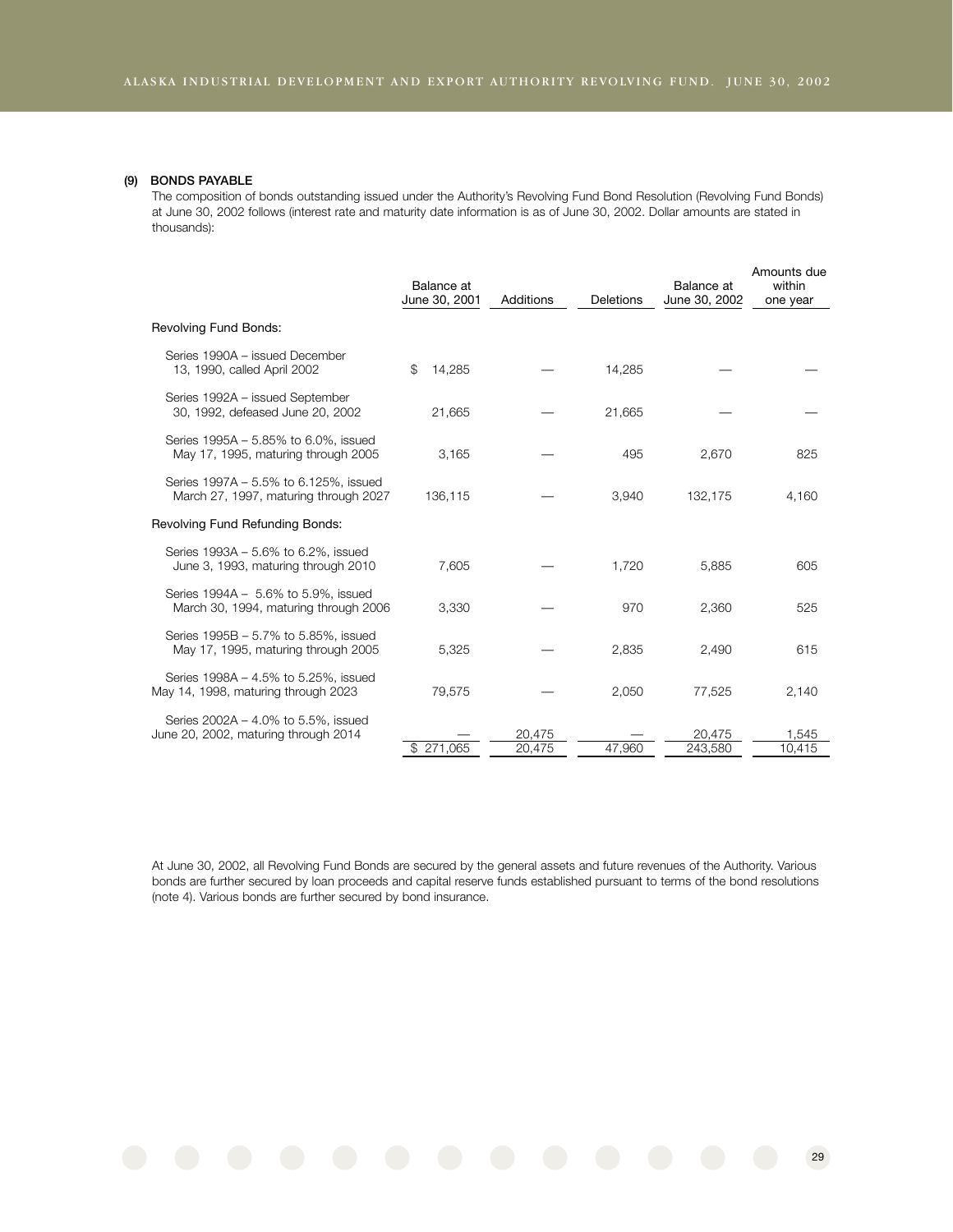## Notes to Basic Financial Statements

In June 2002, the Authority issued \$20,475,000 of Revolving Fund Refunding Bonds for purposes of refunding and defeasing \$20,540,000 of Series 1992A Revolving Fund Bonds. The refunded Series 1992A bonds were called in July 2002. The refunding resulted in aggregate debt service payments over the next twelve years in a total amount approximately \$2,500,000 less than the debt service payments which would have been due on the refunded bonds. There was an economic gain of approximately \$1,576,000, which is calculated as the net difference between the present value of the old debt service requirements and the present value of the new debt service requirements, discounted at the effective interest rate and adjusted for additional cash paid.

The minimum payments related to all Revolving Fund Bonds for the years subsequent to June 30, 2002 are as follows (stated in thousands):

|           | Principal     | Interest | Total   |
|-----------|---------------|----------|---------|
|           |               |          |         |
| 2003      | \$<br>10,415  | 13,410   | 23,825  |
| 2004      | 10,870        | 13,094   | 23,964  |
| 2005      | 11,880        | 12,510   | 24,390  |
| 2006      | 10,175        | 11,856   | 22,031  |
| 2007      | 10,110        | 11,286   | 21,396  |
| 2008-2012 | 57,195        | 47,416   | 104.611 |
| 2013-2017 | 64,635        | 30.511   | 95.146  |
| 2018-2022 | 41.070        | 15,216   | 56,286  |
| 2023-2027 | 27,230        | 4,390    | 31,620  |
|           | \$<br>243.580 | 159.689  | 403.269 |

Revolving Fund Bond resolution covenants effective June 30, 2002 preclude the Authority from incurring any general obligation indebtedness unless future estimated net income (as defined in the Revolving Fund Bond Resolution) equals not less than 150% of the general obligation annual debt service requirement in each year or from taking any action to cause its unrestricted surplus (as defined in the Revolving Fund Bond Resolution) to be less than the lesser of \$200,000,000 or the amount of general obligation indebtedness outstanding, and in no event less than \$100,000,000. At June 30, 2002, the Authority has estimated that projected future coverage for each future year exceeds 150%, giving effect only to existing projects at that date, including the projected effect of completion of all current projects, and excluding the effect of proposed projects. At June 30, 2002, unrestricted surplus was approximately \$738,000,000. The Authority is also required by Revolving Fund Bond covenants to maintain 25% of the unrestricted surplus requirement described above in cash and U.S. Treasury securities maturing within one year. At June 30, 2002, the liquidity requirement was \$50,000,000.

The Authority also issued \$100,000,000 of Power Revenue Bonds to finance the purchase of Snettisham. The bonds bear interest at rates ranging from 4.75% to 6.0%, mature at varying dates through 2034 and are payable solely from project revenues, currently received from AEL&P pursuant to a power sales agreement, and from other project funds. Certain of the bonds are insured by Ambac Assurance Corporation. In December 1999, the Authority defeased \$6,865,000 of the bonds using funds on hand. The minimum payments related to the Power Revenue Bonds for the years subsequent to June 30, 2002 are as follows (stated in thousands):

|           | Principal    | Interest | Total   |
|-----------|--------------|----------|---------|
| 2003      | \$<br>1,115  | 4,806    | 5,921   |
| 2004      | 1,170        | 4,753    | 5,923   |
| 2005      | 1,230        | 4,692    | 5,922   |
| 2006      | 1,295        | 4,627    | 5,922   |
| 2007      | 1,360        | 4,559    | 5.919   |
| 2008-2012 | 7,990        | 21,629   | 29,619  |
| 2013-2017 | 10,540       | 19,056   | 29,596  |
| 2018-2022 | 13,810       | 15,792   | 29,602  |
| 2023-2027 | 17,765       | 11,834   | 29,599  |
| 2028-2032 | 22,850       | 6,756    | 29,606  |
| 2033-2034 | 10,950       | 891      | 11,841  |
|           | \$<br>90.075 | 99.395   | 189.470 |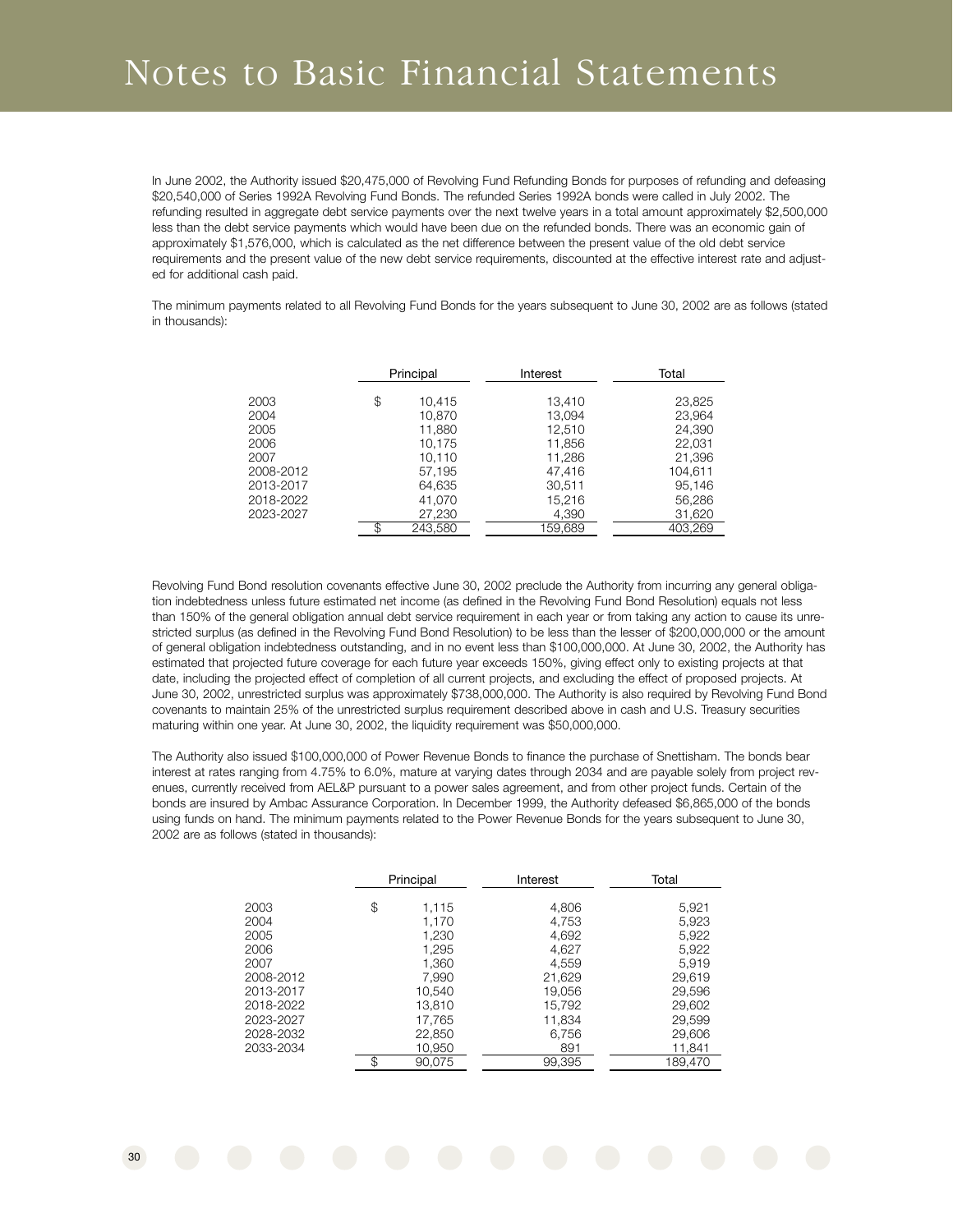#### **(10) RETIREMENT PLAN**

#### **(a) Plan Description**

The Authority contributes to the State of Alaska Public Employees' Retirement System (PERS), a defined benefit, agent multiple-employer public employee retirement system which was established and is administered by the State to provide pension, postemployment healthcare, death and disability benefits to eligible employees. All full-time Authority employees are eligible to participate in PERS. Benefit and contribution provisions are established by State law and may be amended only by the State Legislature.

Each fiscal year, PERS issues a publicly available financial report that includes financial statements and required supplementary information. That report may be obtained by writing to the State of Alaska, Department of Administration, Division of Retirement and Benefits, P.O. Box 110203, Juneau, Alaska, 99811-0203 or by calling (907) 465-4460.

#### **(b) Funding Policy and Annual Pension Cost**

Employee contribution rates are 6.75% for employees, as required by State statute. The funding policy for PERS provides for periodic employer contributions at actuarially determined rates that, expressed as a percentage of annual covered payroll, are sufficient to accumulate sufficient assets to pay benefits when due.

| Contribution rates:        |                        |
|----------------------------|------------------------|
| Employee                   | 6.75%                  |
| Employer                   | 7.20%                  |
| Annual pension cost        | \$402,000              |
| Contributions made         | \$402,000              |
| Actuarial valuation date   | June 30, 1997          |
| Actuarial cost method      | Projected Unit Credit  |
| Amortization method        | Level dollar, open     |
| Amortization period        | Rolling 25 years       |
| Asset valuation method     | 5-year smoothed market |
| Actuarial assumptions:     |                        |
| Inflation rate             | 4.00%                  |
| Investment return          | 8.25%                  |
| Projected salary increase: |                        |
| Inflation                  | 4.00%                  |
| Productivity and merit     | 1.50%                  |
| Health cost trend          | 5.50%                  |
|                            |                        |

In the current year, the Authority determined, in accordance with provisions of GASB Statement No. 27, that no pension liability (asset) existed to PERS and there was no previously reported liability (asset) to PERS.

#### **(11) COMMITMENTS AND CONTINGENCIES**

#### **(a) Commitments**

At June 30, 2002, the Authority held approximately \$147,000 of borrower and participating lender money which had not yet been remitted or applied. Additionally, the Authority held approximately \$87,001,000 of investments in trust for the construction of two intertie projects. The Authority held approximately \$24,410,000 of investments in trust for others under various agreements. The moneys and related liability are not reflected in the accompanying financial statements.

#### **(b) Healy Clean Coal Project**

A Power Sales Agreement between Golden Valley Electric Association (GVEA) and the Authority for the Healy Project was originally entered into in 1991. In 1998, GVEA initiated litigation alleging that the Authority had breached the Healy Project Power Sales Agreement, among other allegations.

On March 9, 2000, GVEA and the Authority entered into a settlement agreement regarding the Healy Project litigation. The settlement agreement provided for the interim shutdown of the Healy Project, which is now maintained in custodial status by the Authority. The settlement agreement further provided terms of partial financial assistance under which GVEA, if it elected to proceed, could either retrofit the plant to conventional combuster technology or operate the Healy Project under existing systems.

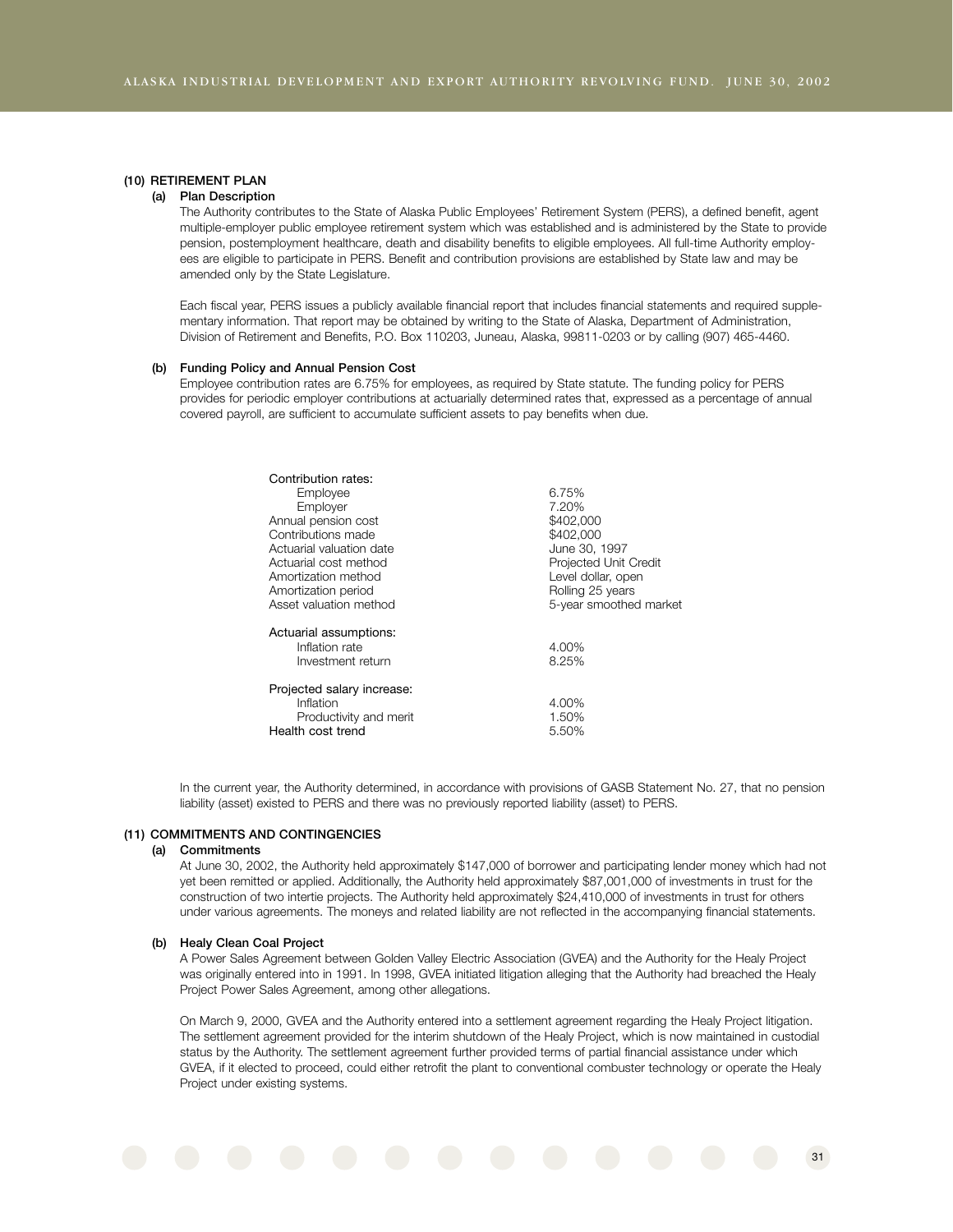# Notes to Basic Financial Statements

GVEA has declined the financing option provided under the settlement agreement for either retrofit option. GVEA continues to seek federal funding for the retrofit of the Healy Project to conventional combuster technology. To date, no federal participation has been authorized.

The Authority continues to also explore options to operate the Healy Project under existing systems. The Authority has applied for a grant through the U.S. Department of Energy to assist in costs associated with such a start-up. The Authority has also retained Capital Energy, an affiliate of American Electric Power Inc., to provide further technical evaluation of the Healy Project and to assist in negotiation of a Power Sales Agreement.

During 2002, the Authority determined that the carrying value of the project was impaired, and wrote it down by approximately \$66,000,000 to its estimated fair value of \$56,000,000. The estimated fair value was determined based upon a future cash flow analysis discounted at the risk free rate.

#### **(c) Dividend**

Pursuant to Alaska statutes the Authority's Board is required to annually determine the amount of a dividend to be made available for appropriation by the legislature. The dividend made available by the Board is to be not less than 25% and not more than 50% of the Authority's audited "net income", as defined in statute, for the fiscal year two years before the fiscal year in which the dividend is to be made. In no event, however, may the dividend exceed unrestricted "net income". The Authority's Board has authorized a \$20,149,500 dividend to be paid during the year ending June 30, 2003.

#### **(d) Other Commitments and Contingencies**

The Authority from time to time may be a defendant in legal proceedings and contract disputes related to the conduct of its business. In the normal course of business, it also has various commitments and contingent liabilities, such as commitments for the extension of credit and guarantees, which are not reflected in the accompanying financial statements. At June 30, 2002, the Authority had extended loan commitments for loans of \$29,338,000 and loan guarantees of \$2,015,000. In the opinion of management, the financial position of the Authority will not be affected materially by the final outcome of any present legal proceedings or other contingent liabilities and commitments.

#### End of Financial Statements

#### **Exemption from taxation**

The Alaska Industrial Development and Export Authority is a political subdivision of the State of Alaska performing an essential governmental function and as such is not subject to federal or state income taxation. In accordance with AS 44.88.140 (a), the Authority submits the following information describing the nature and extent of the tax exemption of the Authority's property: All furniture, fixtures and equipment utilized by Authority personnel and real property occupied by the Authority offices within the Municipality of Anchorage are exempt from Municipality of Anchorage property taxes. All real and personal property associated with or part of projects developed, originally owned or operated under the Economic Development account located within cities, municipalities and/or boroughs are exempt from any respective real and personal property taxes.